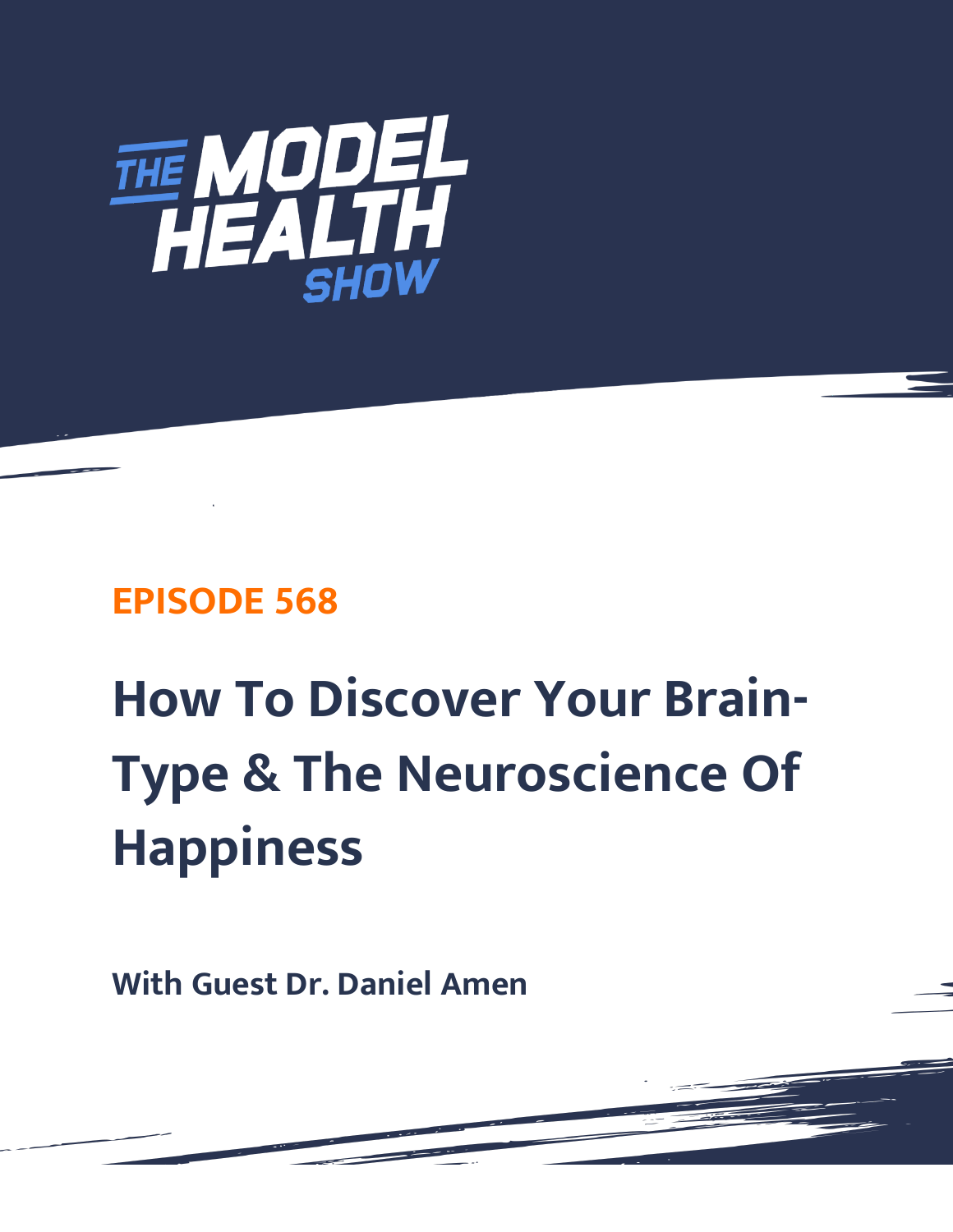# **You are now listening to The Model Health Show with Shawn Stevenson. For more, visit themodelhealthshow.com.**

**SHAWN STEVENSON:** Welcome to The Model Health Show. This is fitness and nutrition expert, Shawn Stevenson, and I'm so grateful for you tuning in with me today. What if you could get a peek inside of your brain? What if you can actually get a look at how healthy your brain actually is? Well, this is the opportunity we actually have today. We have the technology to get a peek behind the curtain at what theoretical physicist, Michio Kaku calls, "The most complex organ in the known universe." Now, what's often left out of the conversation is how much our brain health is controlling our mental health. These two things seem to be in separate camps, but truly, it is the health of our brain that is dictating our mental health. And as you know, mental health issues have skyrocketed in recent decades, but in particular, these last couple of years, they've reached epidemic proportions. And when we're suffering, when we're struggling with our mental health, we're looking for outlets, and oftentimes in our culture, we are leaning towards, or going straight towards pharmaceutical drugs and/or illicit drugs, and illicit drug use has hit epidemic proportions as well.

As you know, as we've talked about here on The Model Health Show recently, since 2015, we had about 50,000 drug overdose deaths in 2015, but in 2020, that number doubled. We had about 100,000 people, 100,000 of our citizens died from overdoses from illicit drugs, namely from opioids, and namely from Fentanyl, a synthetic opioid, which is now the leading cause of death for people between the age of 18 and 45. These are what are considered to be our prime of life years and the leading cause of death, contrary to popular belief, it's not COVID, it's not heart disease, when you combine those two numbers, the deaths from COVID and heart disease in people between the ages of 18 and 45 in 2020 and 2021, combine those numbers together and it still does not match the number of people who died from Fentanyl. In 2020 and 2021, Fentanyl was the number one cause of death. And we often brush those things off to the side, especially if we're not aware of these things taking place. There's just like these drug abusers, these people who are just doing these risky behaviors, not realizing that the advent of these very addictive synthetic opioids and opioids in general.

So many people that have turned to these drugs were struggling with pain, be it physical and/or mental pain. And this is really a huge mission on the part of pharmaceutical companies to change the definition of pain and where it constitutes a legal and/or ethical recommendation from physicians to prescribe highly addictive opioids under the guise that they're not that addictive guys, they're not even that addictive, and if they are addictive, it's the fault of the person, and not realizing the very dynamic chemistry and capacity for addiction that these drugs really have. Well, we've now hit the number of, since about 2000, since around the year 2000, nearly 500,000 American citizens have died from opioids. And many of these [folks were not signing up to be addicted to opioids. It](https://themodelhealthshow.com/dr-daniel-amen/)'[s just the nature of how powerful these](https://themodelhealthshow.com/dr-daniel-amen/) 

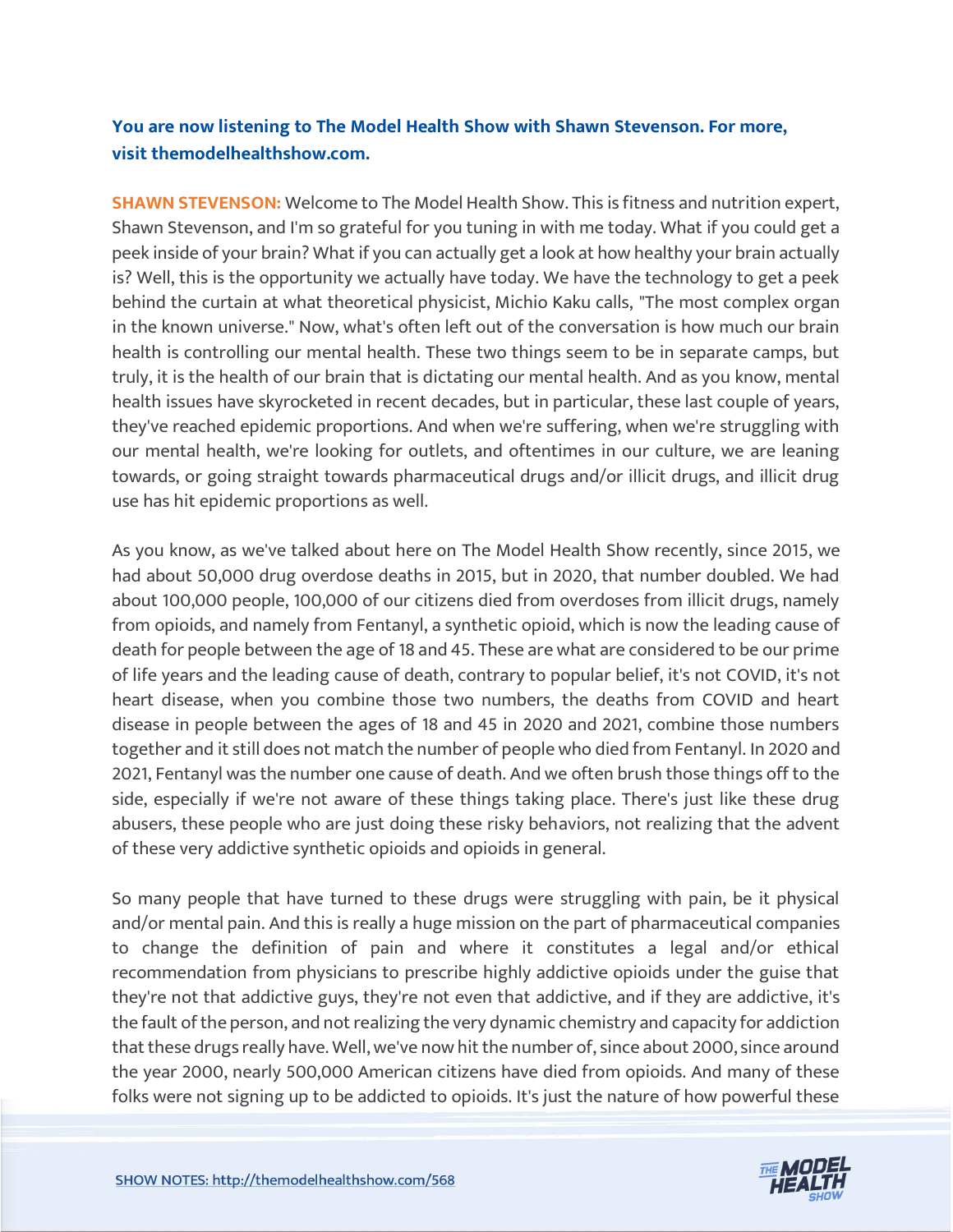drugs are. And oftentimes, again, somebody's coming in for mild pain which was, once, these were dictated for very, very severe pain, if people's experiencing severe pain from chemotherapy or something of the like, post-surgery for a small stint.

But then a shift took place in the '90s where opioids... And this was largely driven by the pharmaceutical company, Purdue Pharma, redefining where these opioids should fit and creating a war on pain. Alright, that was the moniker, is a war on pain, "We're going to end pain and suffering." And just look, how has that worked out for us? And so, also, again, this is being utilized and why it's become such an epidemic for physical pain, but also mental pain and anguish. People are hurting. Our citizens are hurting. And the big missing piece of this is understanding that we're not often given real tools to understanding how our minds work, how amazing brains work, and taking care of the health of our brains. One of the biggest issues growing right now is neuroinflammation, specifically hypothalamic inflammation. A study that was published in the Annals of the New York Academy of Sciences dictated how body fat is one of the contributing agents to increased hypothalamic or brain inflammation.

And brain inflammation is one of the leading contributors to accumulating excessive body fat. It becomes this vicious circle that again, most folks are not talking about in relationship to our brain health and thus our mental health. So, with all of these growing issues, I turned to the number one expert in the world on brain health, the number one person that I trust, because he's actually looking at the brain. He's not just telling you, "You know what, you sound like your brain's messed up," or "You sound like you got some mental health challenges." He actually looks at people's brains. He's been when one of the pioneers behind SPECT imaging. So being able to actually take a look at the activity and the circulation of different areas of our brains. And he's accumulated about 200,000 scans. He's been a big part of some of the things that have come forward in CTE with the NFL, and just such a pioneering voice, multi, multi-time New York Times best-selling author, and just a true brain superhero, Dr. Daniel Amen.

But I couldn't talk about this stuff from a place of integrity unless I experience it. So, he asked if I wanted to get my brain scanned, I said, "Well yeah, I do." And so, I went to Amen Clinics and got a peek behind the curtain and took a look at my own brain. And I was lucky enough to be able to bring my youngest son, Braden, along with me. And he's actually here with me in the studio today to tell you a little bit about the experience. So, what was it like seeing your dad's brain?

BRADEN STEVENSON: It's something I would never experience ever in my life, that's for sure. And there's a lot of stuff I've never seen before. It was very interesting 'cause I don't think I've ever seen the inside of anyone's brain, especially my father's.

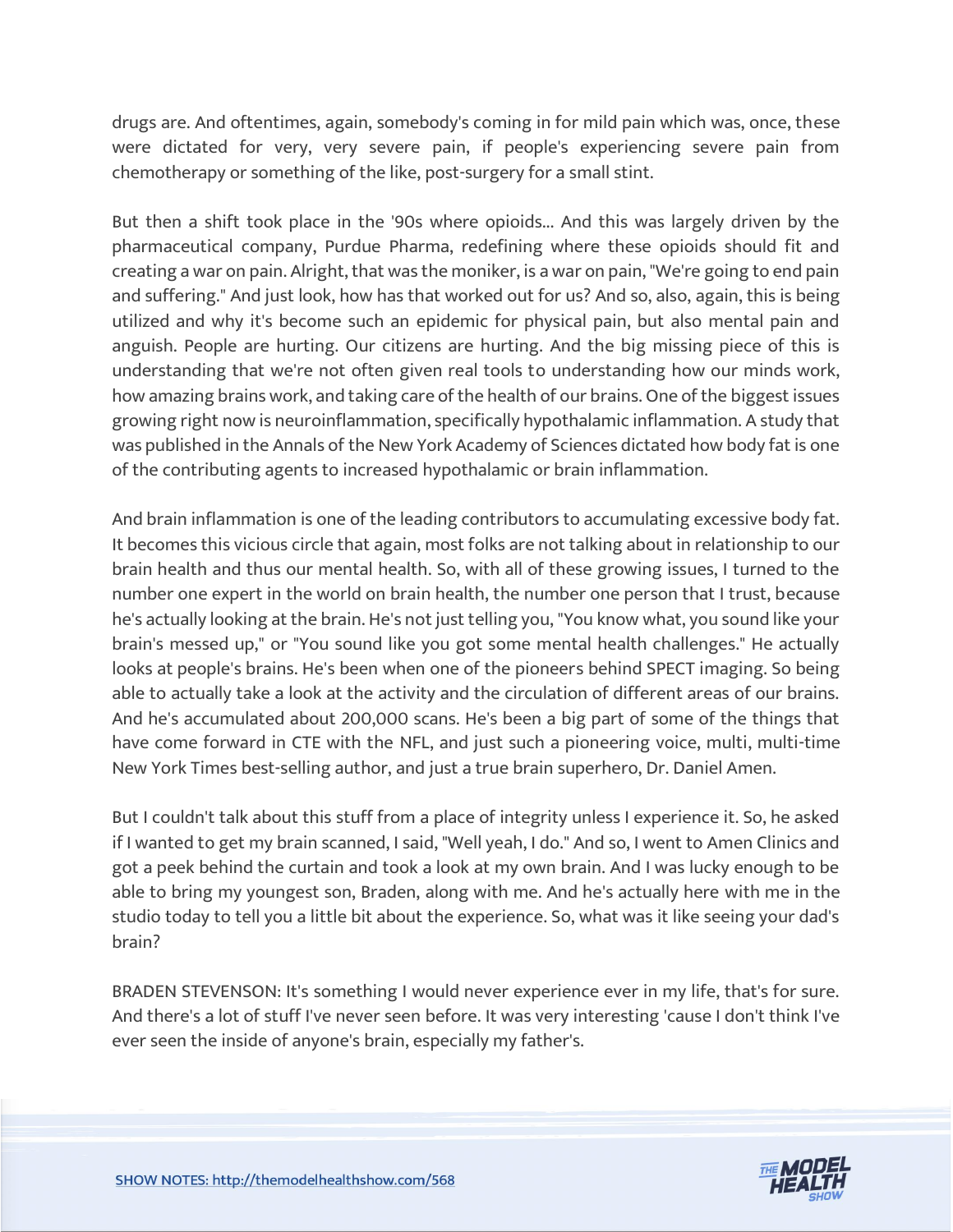So that was a very fun experience. He got to ask a bunch of weird quizzes, to see how fast he can respond to them. He had to look at the emotions of faces, one of them looked like Jackie Chan. So...

**SHAWN STEVENSON:** So, we had a good time though, right?

**BRADEN STEVENSON:** Yeah.

**SHAWN STEVENSON:** You learned a lot.

**BRADEN STEVENSON:** Yes.

**SHAWN STEVENSON:** And you also wrote a paper on it too.

#### **BRADEN STEVENSON:** I did.

**SHAWN STEVENSON:** Yeah, that was cool. So, thank you for coming and going to the clinic with me, and thank you for coming on the show and sharing your experience. I love you, bud. So, he mentioned he got to actually see when I was getting the SPECT scan done. Basically, your head is going into this contraption where it's taking all of these different dynamic images of the brain and looking at brain activity. But then there were also cognitive skills tests to get a comprehensive view of things. So, it's taking a look at the physical activity of my brain and also the practical expression of my brain's capacity as well. And so I had a little bit of a curveball having my son there with challenging my focus, of course, because him and I, there were some parts where we were actually cracking up taking these cognitive skills test because he could see the computer as I was doing it, and there was one quiz where it had all these different faces and it was for me to be able to recognize emotions.

And as it turns out after I talked with Dr. Amen, which I had no idea at the time I was taking the quiz, I do have a negativity bias for faces. I'm able to recognize negativity much, much faster in a human face than I am positive emotions. And talking with this world-renowned, double-board-certified psychiatrist, he related that to my experiences growing up in a very volatile, often violent environment as a child, and me carrying that with me. And I never really thought about it before, that's a thing about people who are really great at their work, they'll start putting pieces together. And so, I'm able to recognize that. And also, as soon as that comes on, I have the awareness of like, let me look for more joy, let me proactively turn on the scanning of my environment for positivity. Because I got to be honest, I mean, I do proactively look for any type of questionable things in my environment for sure, and I don't think that it's a bad thing by any means, but we just don't want that to control our lives. And I think that I've [done pretty good at managing that in the work that I](https://themodelhealthshow.com/dr-daniel-amen/)'[ve done over the years.](https://themodelhealthshow.com/dr-daniel-amen/)

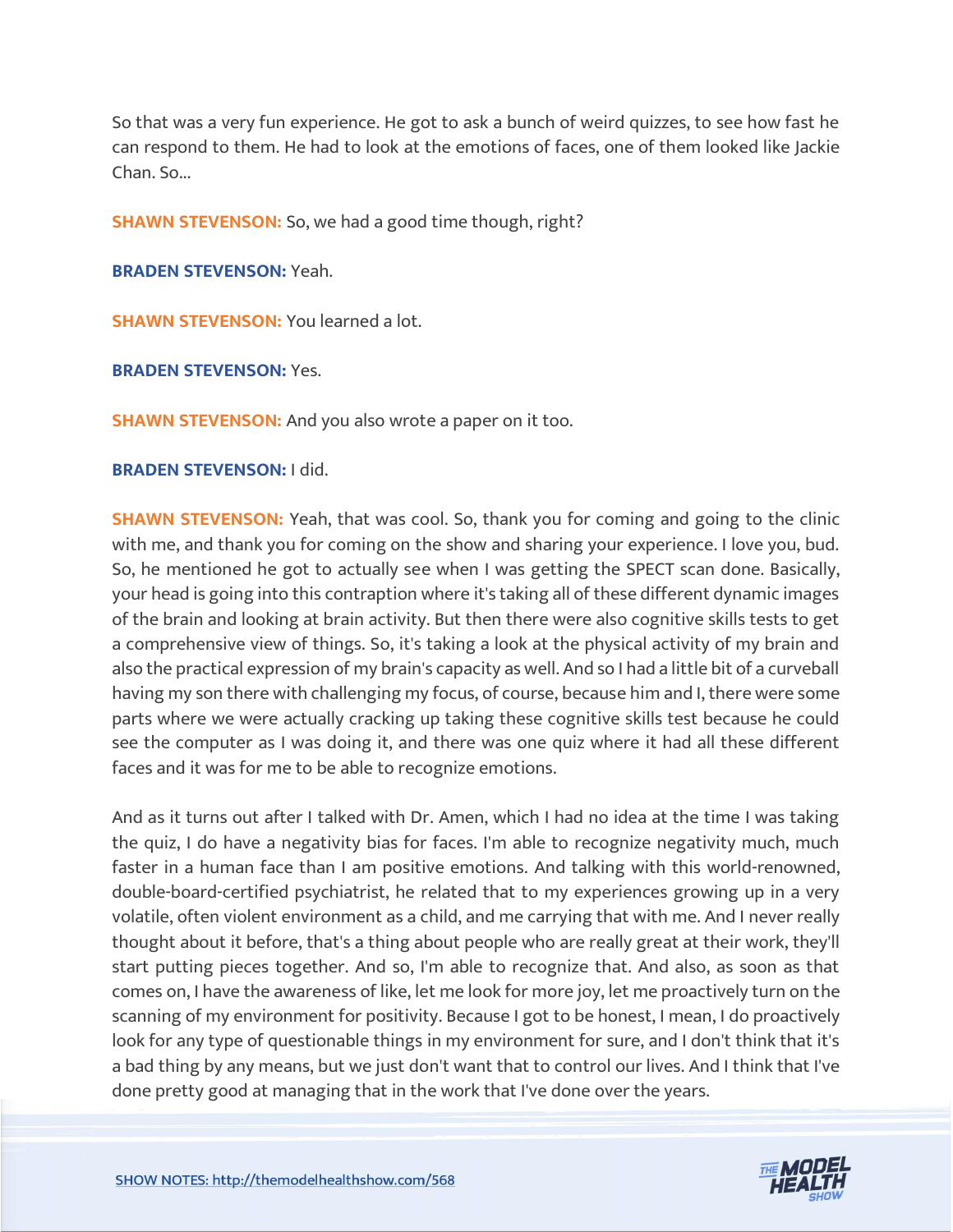But also, he pointed out the fact, of course, I played football many years, and being a running back and returning kicks and punts and running into piles and players, all of those years and all the fights that I've been in, growing up in that environment. There wasn't very healthy inputs for my brain doing those type of things, and I could see some remnants, and for me and him as well, talking with him. And by the way, this is all going to be on his show. He has a show that's called Scan My Brain, and he brings on all of these celebrities and these influencers and has these conversations. Scans their brain, and then looks into their history and talks about how they can make their brain even better. So, for me, it's like scary good. Because there are brains that are far worse, but there are some improvements that I see there that I can make. And it just lights me on fire because just like, what if I could take this to another level? Man, it's just... It's very, very inspiring. But having these tools is accessible today, but it's not readily accessible for everyone yet.

And this is why doing practical things that every single person can do is so important. You don't necessarily need to get a brain scan to know when you are asking the right questions and having good self-analysis, being able to self-assess where you are and where you want to be, and what are practical things to help us to get there? Because right now we are in a deficit of happiness, for sure. And the problem is, we often don't talk about, what are the ingredients for happiness? What constitutes happiness? And truly, where it starts is having a healthy, happy brain. And so again, this is why I'm so very excited about this episode. Now, one of the things that I've been utilizing over the years that Dr. Amen has put his stamp of approval on is MCTs, medium-chain triglycerides. Researchers at Yale University published data purporting that MCTs, medium-chain triglycerides, can readily cross the blood-brain barrier and be utilized by our brain cells. Getting access into this VIP section of our body should be credit enough to their value and their importance, because very few things are readily able to cross the blood-brain barrier, to get that VIP access.

Most stuff needs like retinal scans, fingerprints, passwords and codes, all kinds of hoops that it has to endure in order to make it into the brain, but medium-chain triglycerides get that express pass. Another remarkable study, and this was published in the Annals of the New York Academy of Sciences, sought to find out if MCTs could have an impact on improving the condition of patients with Alzheimer's disease. It's well-noted that Alzheimer's disease is consistently accompanied by an impairment of glucose uptake into the brain. It's essentially an insulin resistance that takes place with our brain cells often attributed to an overwhelming amount of glucose hitting our bloodstream continuously through our weeks, months, and years of our lives in this culture. So, this is why Alzheimer's is also being denoted as Type Three Diabetes.

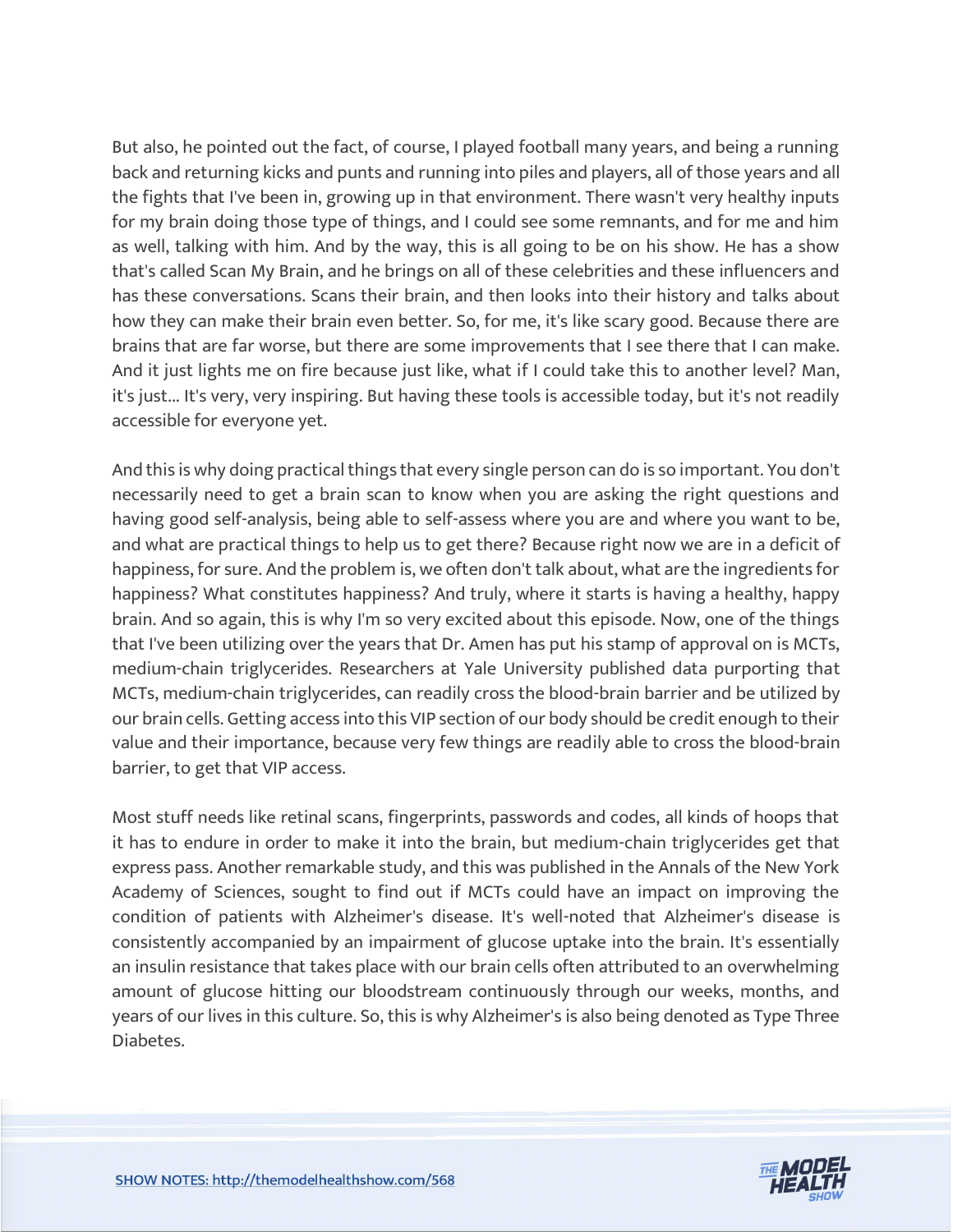Now, the scientists in the study discovered that since MCTs are quickly metabolized by the liver, prompting the production of ketones, those ketones are then able to easily cross the blood-brain barrier as well and provide an alternative fuel source to the glucose-impaired brain cells of Alzheimer's patients. The scientists found that the consumption of MCTs directly led to improved cognitive function in mild to even moderate forms of Alzheimer's disease and cognitive impairment. We're talking about your brain getting better, even when these conditions hit that is largely considered, in recent years, to not have solutions to turn it around. You can do things to try to slow down the degradation, usually through the form of some kind of pharmaceutical intervention, but it's widely considered.

You can't turn this around. You can't get better. You can't get the brain better. But, got news for you, MCTs are one of the things that's been found to, again, help to improve cognitive function in mild to moderate forms of Alzheimer's disease patients. The MCT oil that I utilize essentially every day is from Onnit. They're sourcing things the right way. No nefarious compounds, no cutting of the oils. It's just high-quality MCTs derived from coconut. Go to onnit.com/model, that's O-N-N-I-T.com/model, you get 10% off their remarkable MCT oil. They have an original MCT oil. They also have emulsified MCT oils, which are sort of like coffee creamers. They have a thickness to them. I like the almond milk late flavor. My wife really likes the vanilla. But these are great adjuncts to a brain-healthy diet. Go to onnit.com/model. You're going to get 10% off the MTCs and also their wide array of human optimization supplements and foods. Onnit.com/model. And now let's get to the Apple Podcast review of the week.

**ITUNES REVIEW:** Another five-star review titled, "This podcast is what we need right now" by Pharm KMJ. "I've been listening to Shawn for about a year and every episode is packed with useful, insightful information delivered with such passion for humanity. I'm a pharmacist who wants to put myself out of business. I think the key to health is within each of us and not at the bottom of a pill bottle. The way Shawn translates complicated information for the average person is remarkable. I look forward to new episodes each week."

**SHAWN STEVENSON:** That is remarkable. Thank you so very much for sharing your voice, that means everything. And listen, if you get to do so, please pop over to Apple Podcast and leave a review for The Model Health Show. And on that note, let's get to our special guest and topic of the day. Dr. Daniel Amen is a physician and double board-certified psychiatrist for adults and children, and founder of Amen Clinics with 10 locations across the United States. Amen Clinics has the world's largest database of brain scans for psychiatry, totaling more than 200,000 SPECT scans on patients from 155 countries. He's also the founder of BrainMD, a fastgrowing science-based nutraceutical company, and also Amen University, which has trained thousands of medical and mental health professionals on the methods he has developed. In addition, he's produced 16 national public television shows about the brain, and his online [videos on brain and mental health have been viewed over 300 million times.](https://themodelhealthshow.com/dr-daniel-amen/)

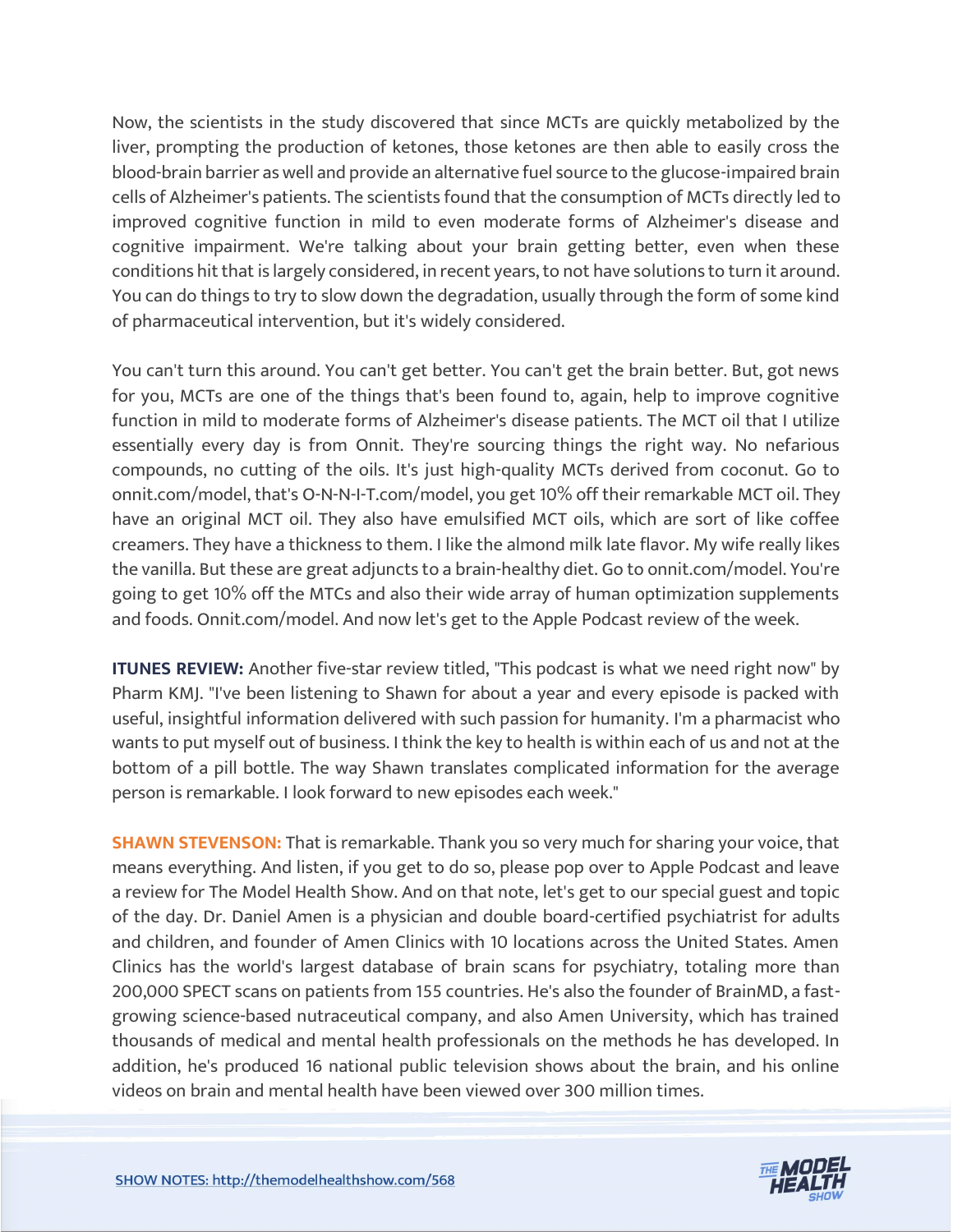Dr. Amen is a 12-time New York Times best-selling author, including his books "Change Your Brain, Change Your Life", "The End of Mental Illness", "Healing ADD" and many more. Now, let's jump into this conversation with the one and only Dr. Daniel Amen. It's not often that we get to talk to a living legend, and I'm here at your spot for a change. So, my good friend, Dr. Daniel Amen, welcome back to the show.

**DR. DANIEL AMEN:** Shawn, so great to be with you, makes me happy.

**SHAWN STEVENSON:** This is our subject today, one of my favorite things to talk about. And before we got started, I was thinking about this field of positive psychology finally starting to emerge because, same thing when I was in school doing the pre-med thing, we were so focused on disease and problems, and there's plenty of them, of course, but not many folks are looking at, how can we make the brain better? So, the first thing I want to ask you about is, we're at a very unique time as well right now, over the last few years, we've seen some tremendous changes in mental health, let's talk about our state right now.

**DR. DANIEL AMEN:** So, before the pandemic, we were at epidemic levels of anxiety, depression, ADHD, addictions, the opioid epidemic, for example, depression was at 8.5% of the population, and then the pandemic hit, and by August of 2020, it was at 28% of the population. It had more than tripled. So, not since the Great Depression has there been this level of unhappiness. And as I saw that, I'm like, but you can learn to be happy. Whatever situation you're in, you just have to know the neuroscience of it, 'cause happiness is ultimately a brain function. And as I was tackling this, I came across a video that I just love by Dennis Prager called "Why Be Happy?" And in it, he says, "Happiness is a moral obligation," and I'm like, "What?"

I grew up Roman Catholic, and I went to Catholic school and Catholic high school, and I guarantee you that idea that happiness is a moral obligation was nowhere to be found, that it was about guilt and control and shame. And then it's like, so why is it a moral obligation? Because of how you impact other people. I guarantee you, and you know about this, if you're raised by an unhappy parent or married to an unhappy spouse and you ask somebody, "Is happiness an ethical issue?" and I guarantee you they're going to say, "Yes." And so, what we're talking about is not fluff. It's critical and central and ultimately, it's what everybody wants, but they don't know how to do it, and...

In the book, in the opening, I start with the lies of happiness, like more of something will make you happier. And I have a number-one New York Times best-selling book. Another one's not going to make me happier. That ultimately, happiness is in the little things that happen day in and day out, that hedonism is the enemy of happiness because it wears out your pleasure [centers.](https://themodelhealthshow.com/dr-daniel-amen/)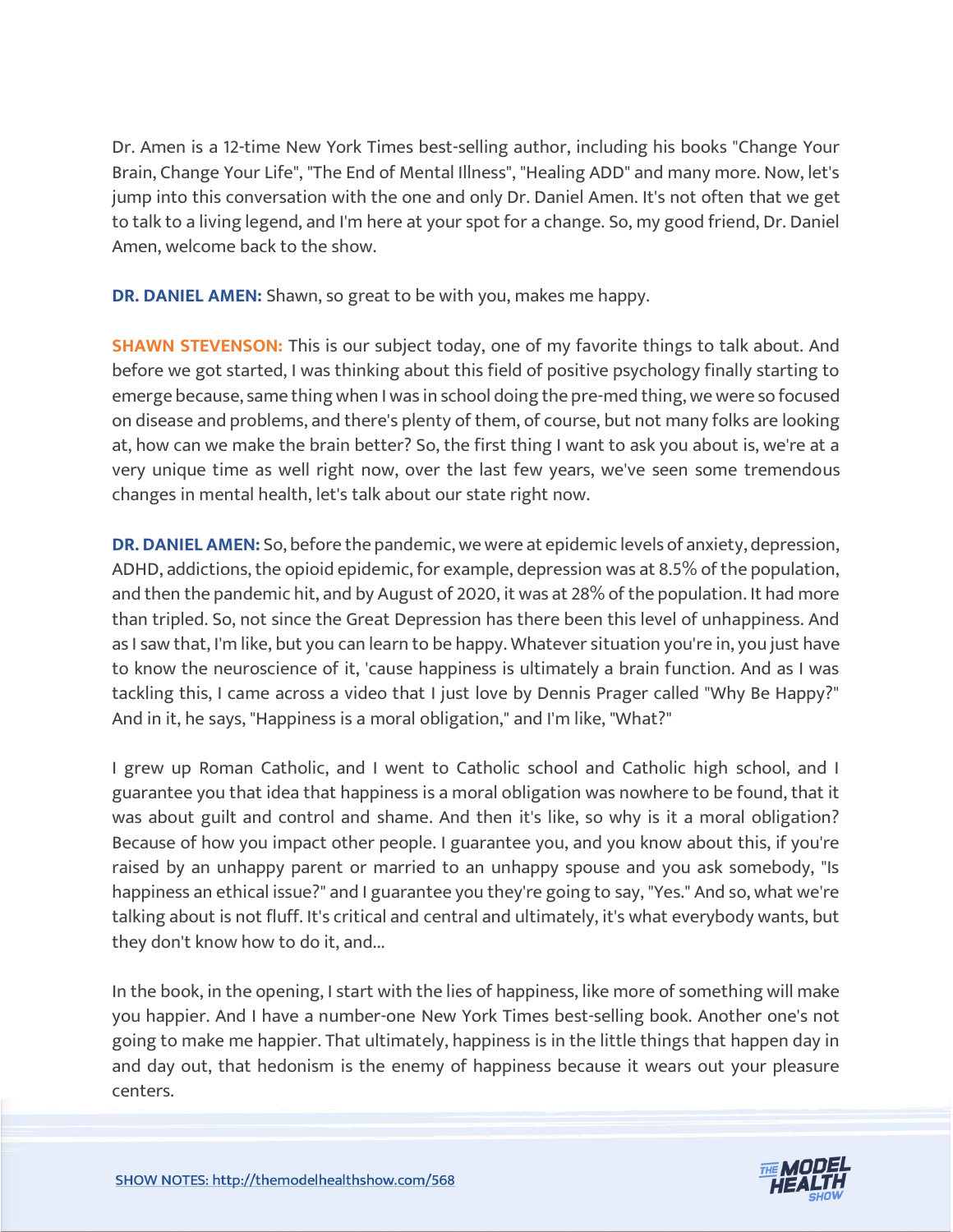**SHAWN STEVENSON:** So that's hedonic adaptation. So, the brain is... Like you just said, you already hit number one, New York Times, there isn't like a number above one unless you're just like, "I want all of them. I want all the spots." And some people think like that. And you've seen this, and I know that I've seen this as well, when folks, they win the championship or they achieve that highest level in whatever it is that they're doing, and then they sink, they kind of lose themselves. And it's because the brain gets acclimated to that high. Even the things that... The pleasure things that we seek today, I would imagine, like if we're... Whether people are utilizing technology or porn or whatever the case might be, you constantly need more and more and more to have the same level of normalcy in a sense. Is that accurate?

**DR. DANIEL AMEN:** Well, there's an area in your brain... So, there's a neuroscience of happiness and the area in your brain that feels pleasure is called the nucleus accumbens, and it responds to a number of neurotransmitters, but primarily dopamine. And when dopamine hits it, you go, "Oh, I like that." But if it hits it too strong, cocaine, or too often, addiction, it wears it out, and then you need to engage in that behavior, not to feel high, but to feel okay. And this is why fame is a disaster for the brain. And I've been blessed, I'm in Justin Bieber's docu-series Seasons, to be his doctor, and Miley Cyrus, and I adore these kids, but what happened to them is just a disaster for brain function that they get so much cool stuff from money and drugs and...

# **SHAWN STEVENSON: Notoriety.**

**DR. DANIEL AMEN:** Fame and notoriety and anything they want, but it doesn't make them happy. In fact, it makes them sad. And they don't know that we have to protect them rather than... Like Justin was on tour and he had to end it early because everything around the fame was then making it worse. So not sleeping, overworking, video games, bad food, drugs, all the girl... It's like everything to wear out that part of your brain and you just end up feeling awful. And people go, "But you have everything," but not a healthy brain.

**SHAWN STEVENSON:** Yeah, that's powerful. So, the neuroscience... So, what would a healthy brain look like from a neuroscience perspective?

**DR. DANIEL AMEN:** So, I did a study for this book where I gave 500 consecutive patients at the Amen Clinics, the Oxford happiness questionnaire, and then I scan them, 'cause that's what we do at Amen Clinics. I now have 10 clinics around the country. And we looked at people at high happiness scores versus low happiness scores, and you had better frontal lobe function if you were in the high happiness group, and you had low frontal lobe function in the low happiness group, which means don't let children hit soccer balls with their foreheads, that's a really bad [idea. Marijuana is not a health food because it drops blood flow to the brain. Alcohol is not a](https://themodelhealthshow.com/dr-daniel-amen/) 

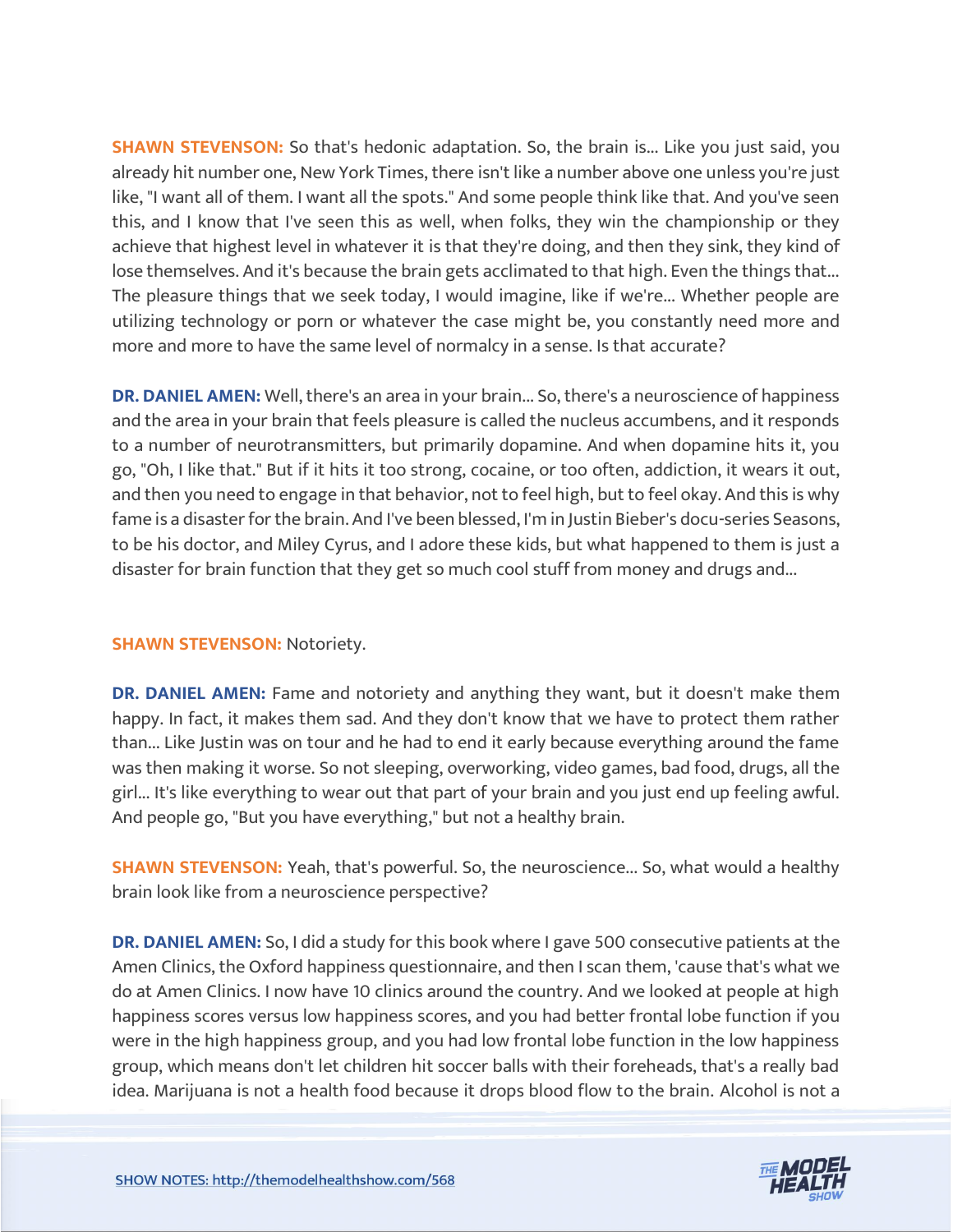health food 'cause it drops blood flow, and if you have low blood flow to your front part of your brain, you end up making impulsive decisions that damage your relationship, less happiness.

**SHAWN STEVENSON:** Oh man. So, these exposures... So, the prefrontal cortex is going to be more correlated with happiness, is that what I'm hearing?

**DR. DANIEL AMEN:** Good activity in the pre-frontal cortex is associated with happiness and low activity is associated with depression.

**SHAWN STEVENSON:** Got it, got it. Well, I just had a unique experience being able to have my brain scanned. We've had many conversations over the years, but to first-hand experience this and to get a peek behind the curtain at my own brain and to see... And to think about how my brain got into the state that it is so revealing. Because, again, it's this organ that has so much mystery, right? And as you enlightened me to this before I even met you, I caught a piece of one of your PBS specials at a random hotel in Hollywood, when I didn't live here in California, and I was just riveted by the concept of folks are coming in, maybe they have a heart issue, you can actually look at the heart, you could take a look at the activity, you can get a good beat on what's going on there. With the brain, it's a completely different thing.

If somebody's coming in, they have symptoms of depression, anxiety, ADHD, whatever the case might be, in the field of psychiatry, it's just an assessment of symptoms, and then you start throwing drugs at it to try to figure out what it is instead of looking at the organ you treat. And that really struck a chord for me, to look at the organ, let's take a peek so we're not guessing. And so, what would it look like for... You mentioned the pre-frontal cortex, but is happiness associated with other aspects as well? Is there going to be brain balance? Because seeing my brain and seeing the activity where you were like, "We want a little bit more activity in this part of the brain," is there such thing as a cohesive brain versus a brain that's going to be... Have a tendency towards lack of focus or unhappiness, or can you see these states when you look at somebody's brain?

**DR. DANIEL AMEN:** You can clearly see the state of the brain. You can clearly see how healthy or not it is. So, when I first started doing imaging, I scanned everybody I knew, and I scanned my mom when she was 60. She had a stunningly beautiful brain, full, even, symmetrical, and it reflected her life. She has seven children, 54 grandchildren, and great-grandchildren. She knows everybody's birthday. She's everybody's best friend. She knows about their lives. And she's 90 now. I mean, it's just stunning. And then I scanned myself and it wasn't healthy because I played football like you. I played football in high school. And I had a lot of bad habits. I was overweight, I was eating a lot of fast food, I wasn't sleeping. And here I am, a double boardcertified psychiatrist, this is 1991. I'm board-certified in general psychiatry, child, and

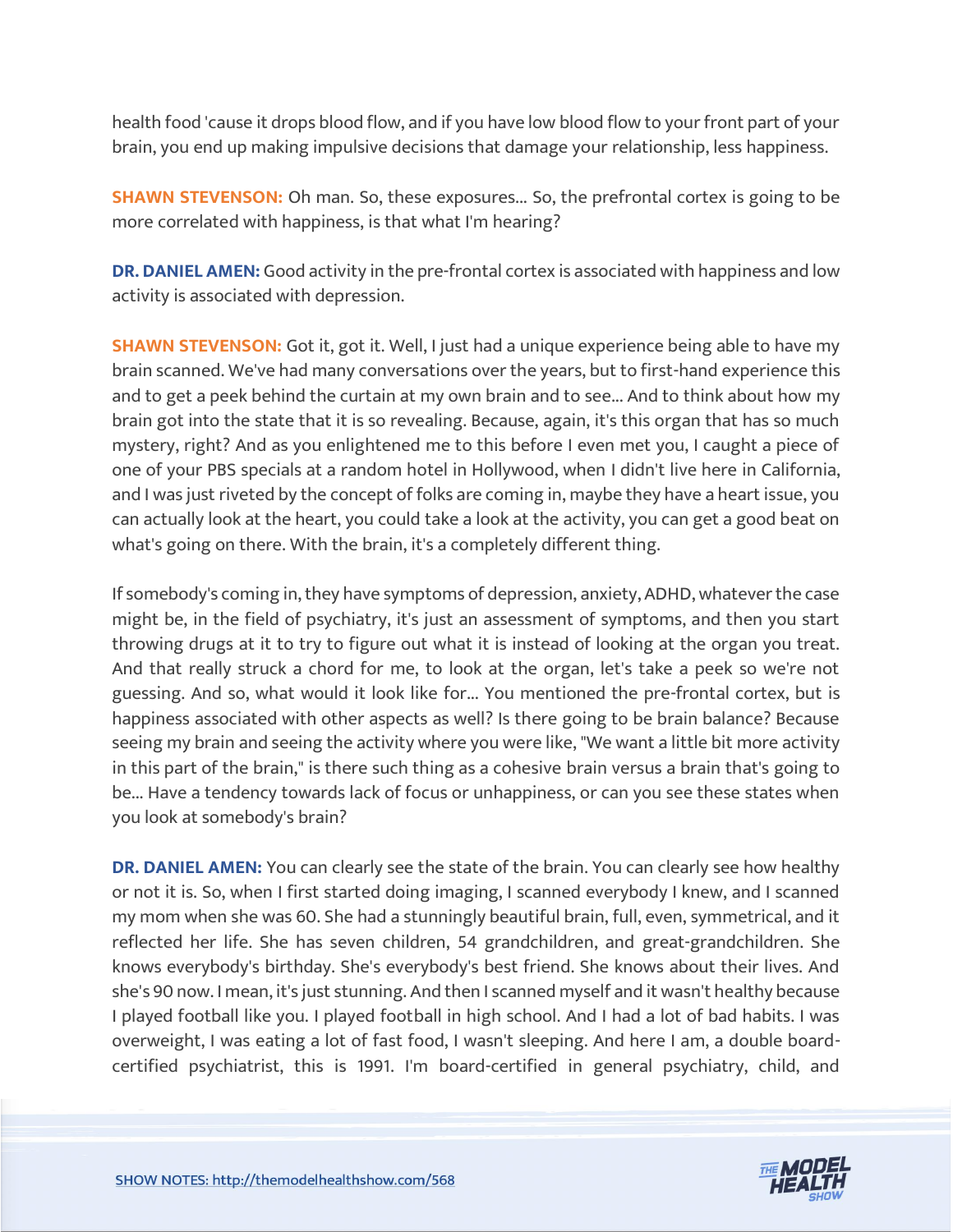adolescent psychiatry, I don't care about my own brain at all because I had never seen it. And when I looked at it, I became horrified, and I developed a concept I called Brain Envy.

Freud was wrong. Penis envy's not the cause of anybody's problem, not seen it once. But you really... I wanted her brain. I had brain envy. And we have a foundation, Change Your Brain Change Your Life Foundation, and it makes t-shirts. And on the back, it says, "Freud was wrong," and the front says, "It's the brain." So we love that. And when you see it, and then you correlate happiness to brain function, you want a better brain. And if you want to be happy, the foundation will see... 'Cause there's a lot of books on happiness, but none of them talk about the foundational secret to happiness is your brain. With a healthy brain, you're much more likely to be happy.

**SHAWN STEVENSON:** Alright, let's go back to the penis envy. I think it was you who enlightened me to the fact that the brain is actually our largest sexual organ.

#### **DR. DANIEL AMEN:** It is.

#### **SHAWN STEVENSON:** Yeah.

**DR. DANIEL AMEN:** And when you get your brain healthy, I love this part of my work because we talked about my mnemonic BRIGHT MINDS. You want to keep your brain healthy or rescue it if it's headed for trouble. You have to prevent or treat the 11 major risk factors that steal your mind. And the B in Bright Minds is blood flow. Low blood flow's the number one brain imaging predictor of Alzheimer's disease. But 40% of 40-year-olds and 70% of 70-year-olds have erectile dysfunction. If you have blood flow problems anywhere, it likely means they're everywhere. And so, as we get people's brains healthier, their sex lives are better. Their erections are better because of blood flow. And what we're finding is that brain cells don't age. Its blood vessels that age. So, if you can keep your blood vessels healthy through what you eat and exercise, hyperbaric oxygen, a treatment I really like a lot, your brain is better, you're happier, and your sex life is better, and you're happier.

**SHAWN STEVENSON:** Yeah, it all fits together.

**DR. DANIEL AMEN:** It all fits together.

**SHAWN STEVENSON:** One of the things that... You start the book right off with this and talking about these lies of happiness, and just that part in and of itself, because that's where I saw also the hedonic adaptation, but I think this is important because even though we want to be happy as an individual, I don't think we often think about what that means for us, and it's individual. [That](https://themodelhealthshow.com/dr-daniel-amen/)'[s one of the things that jumped out at me immediately because my brain, what the](https://themodelhealthshow.com/dr-daniel-amen/)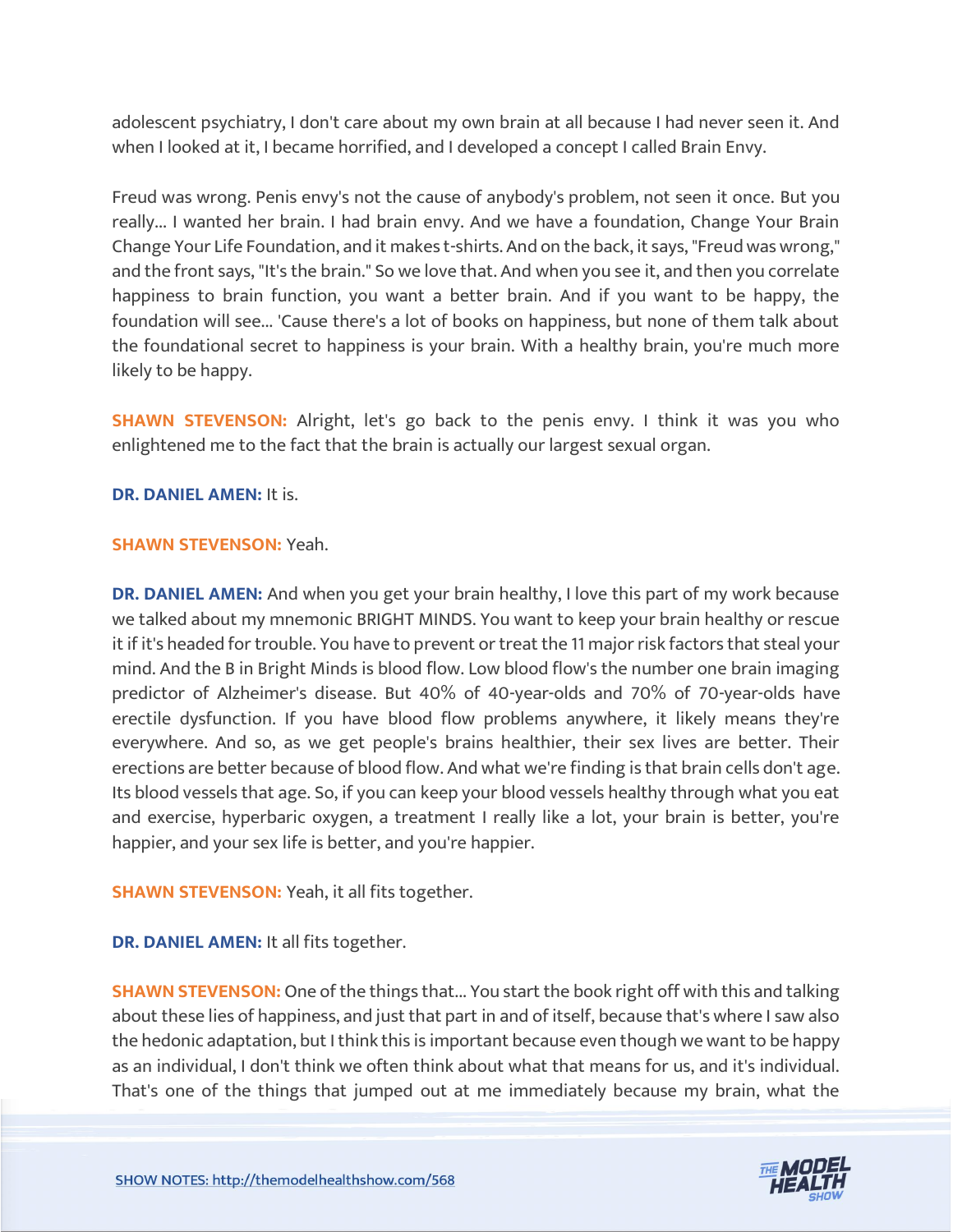ingredient for happiness is different for me than what it's going to be for you or anyone else. So, let's talk a little bit about that, that everybody's brain is going to be looking for the same ingredients for happiness because, for us, it's going to be unique.

**DR. DANIEL AMEN:** So, the book is based on the seven neuroscience secrets of happiness that very few people talk about or know, and like brain health is foundational, and each of these secrets has a question. So, every day I want you to just ask yourself what you're doing. Is it good for my brain or bad for it? Good from my brain, or bad for it? If you can answer that with information and love, love of yourself, love of your kids, love of your wife, you just start making better decisions.

The next one is, well happiness is different for everybody based on how their brain works. There's the balanced brain type, mostly anything will make them happy. There's the spontaneous brain type. They need novelty. They need excitement. They need stimulation. They like jumping out of airplanes. They like helicopter skiing. They like scary movies because it gives them a dopamine rush. Take a cautious brain type, they hate the idea of jumping out of an airplane. That will just make them miserable. They don't like scary movies. I don't like scary movies. I went and saw Amityville Horror and it gave me nightmares for weeks. I'm like, no, no. Life is... Just watch the news, that's horrible enough. There's the persistent brain type.

They hold onto things. They loop on things. They love rituals. So, for example, even choosing your religion, which I find this really interesting, the spontaneous type is not going to choose becoming Catholic or Lutheran because it's boring for them. It's like the same thing over and over again. They're going to go to a Pentecostal church or to a non-denominational church with great music and great sermons keep their attention. But if you're the persistent brain type, you become Catholic, or you become something that has ritual where you just know what to expect. The spontaneous person loves surprises. The persistent person hates surprises because they like it when things go as they expect, and when things don't go as they expect, they often can have tantrums. And then there's the sensitive type, and the pandemic was the worst for that group because they need connection, they're deeply empathic, and the isolation just drove drinking and drug abuse and depression for that type, and then the cautious type. And you could always tell what their brain type is by how early they are for their appointments. The person that's balanced, they're on time. The person that's spontaneous is five or 10 minutes late. The persistent person is on time. The cautious person's 10 minutes early.

**SHAWN STEVENSON:** This is so fascinating. And then to get a peek at people's brains to affirm these things is just really remarkable. So, I got a question just specifically about the persistence type, would there be more activity in a certain part of the brain that you would, see? Where would that be?

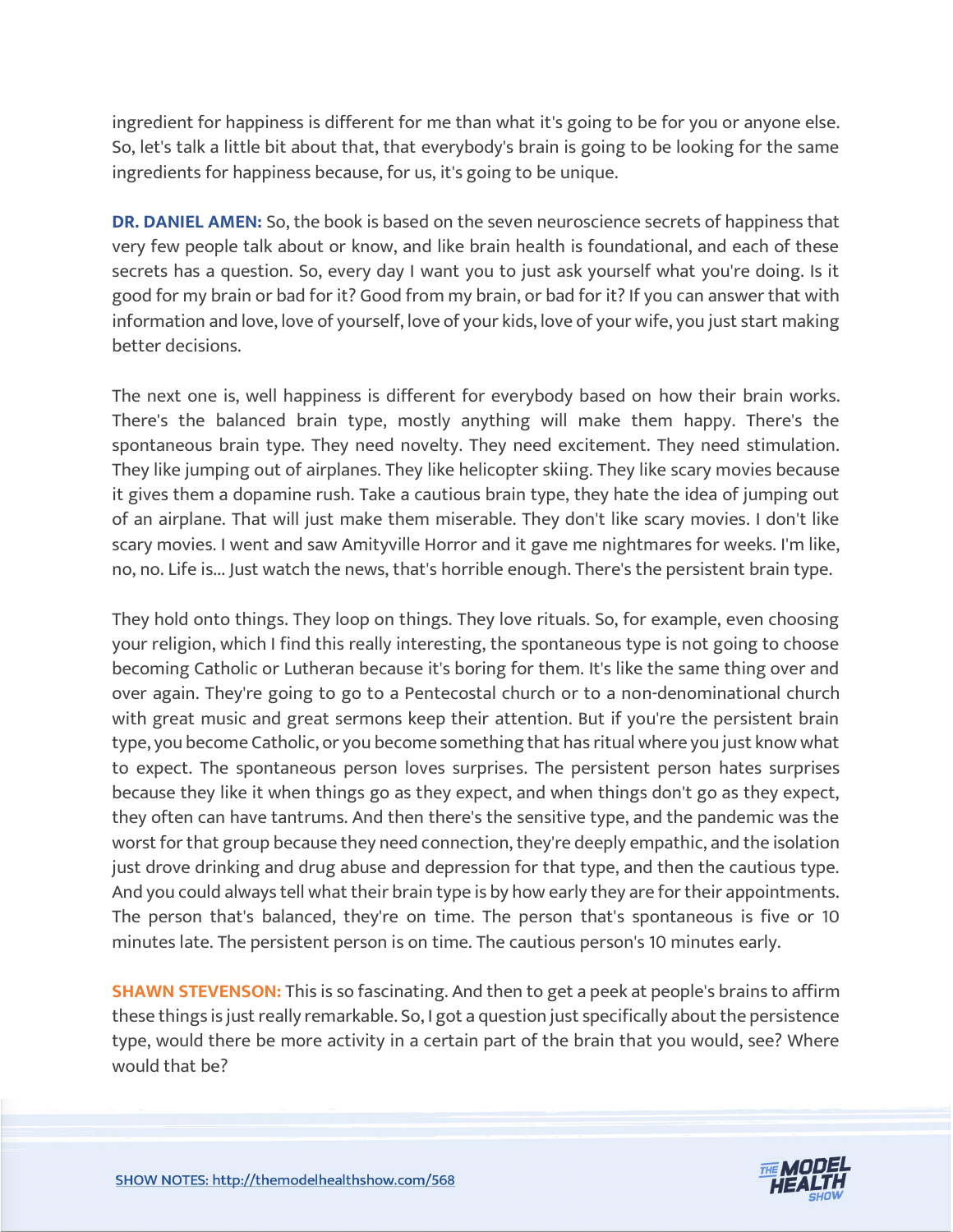**DR. DANIEL AMEN:** In the anterior cingulate gyrus, so in the front... Deep in the frontal lobes is the brain's gearshift, it allows you to go from thought to thought, move from idea to idea, be flexible, go with the flow. But when it works too hard in my studies, they tend to be argumentative, oppositional, and if things don't go their way, they get upset. And so, I had this one guy, I tell the story in the book, he was head of the Alzheimer's Association here in Orange County, where I live, and he wanted to learn more about my work, and so he came and got scanned. And as I sat down with him, I said, "Tell me about yourself," and he said, "No, I don't want to say anything about myself. I want you to tell me about myself from my scan." And I'm like, "No, that's not how it works. We always take your scan and put it in the context of your life." And he's like, "No." So right away, I knew he was the persistent brain type. But when you saw his scan, his frontal lobes work way too hard. And so, in front of his wife, I go, "You're persistent. You're like a dog with a bone. And when you say you're going to do something, you do it, and you're on time." And he's like, "Yes, yes, yes." "And you're worried and you're rigid, and if things don't go your way, you get upset. And you tend to be argumentative and oppositional, and you hold grudges." And his wife went, "Yes, yes, yes, yes, yes."

**SHAWN STEVENSON:** Wow, this is like...

**DR. DANIEL AMEN:** Which is why when I met Tana, you know Tana, my wife, I really liked her. She's beautiful and she's smart, and three weeks later, I'm like, "You haven't seen the clinic. Don't you want to see the clinic?" 'Cause I needed to scan her, 'cause I'm not going to fall in love with her unless I knew what her brain looked like.

**SHAWN STEVENSON:** Got to see that brain. That's... But this is smart. What if that was a prerequisite? When you go to get your marriage license, you get a brain scan, so you know what's actually happening behind the curtain? Because oftentimes in relationships, you meet somebody's representative. You don't really meet them.

**DR. DANIEL AMEN:** I like that. I like how you phrase that; you meet someone's representative.

**SHAWN STEVENSON:** And this is the thing too, whether... Even with a job interview, you're meeting a representative of the person and not necessarily who they really are. And humans are very creative at making a facade or an appearance of something. Social media highlights that perfectly. But what if we can actually get more educated, not just for learning about the other person but learning about ourselves? This is why I was so grateful for the experience today, because for me, it's not that I'm necessarily trying to fix something, which a lot of people are, they want to fix different things that they're struggling with, I want to be as good as I possibly can be. And we lie to ourselves even with that on how good we're doing. So, this is very empowering. And this leads to another one of these lies as well which is, regardless, if you

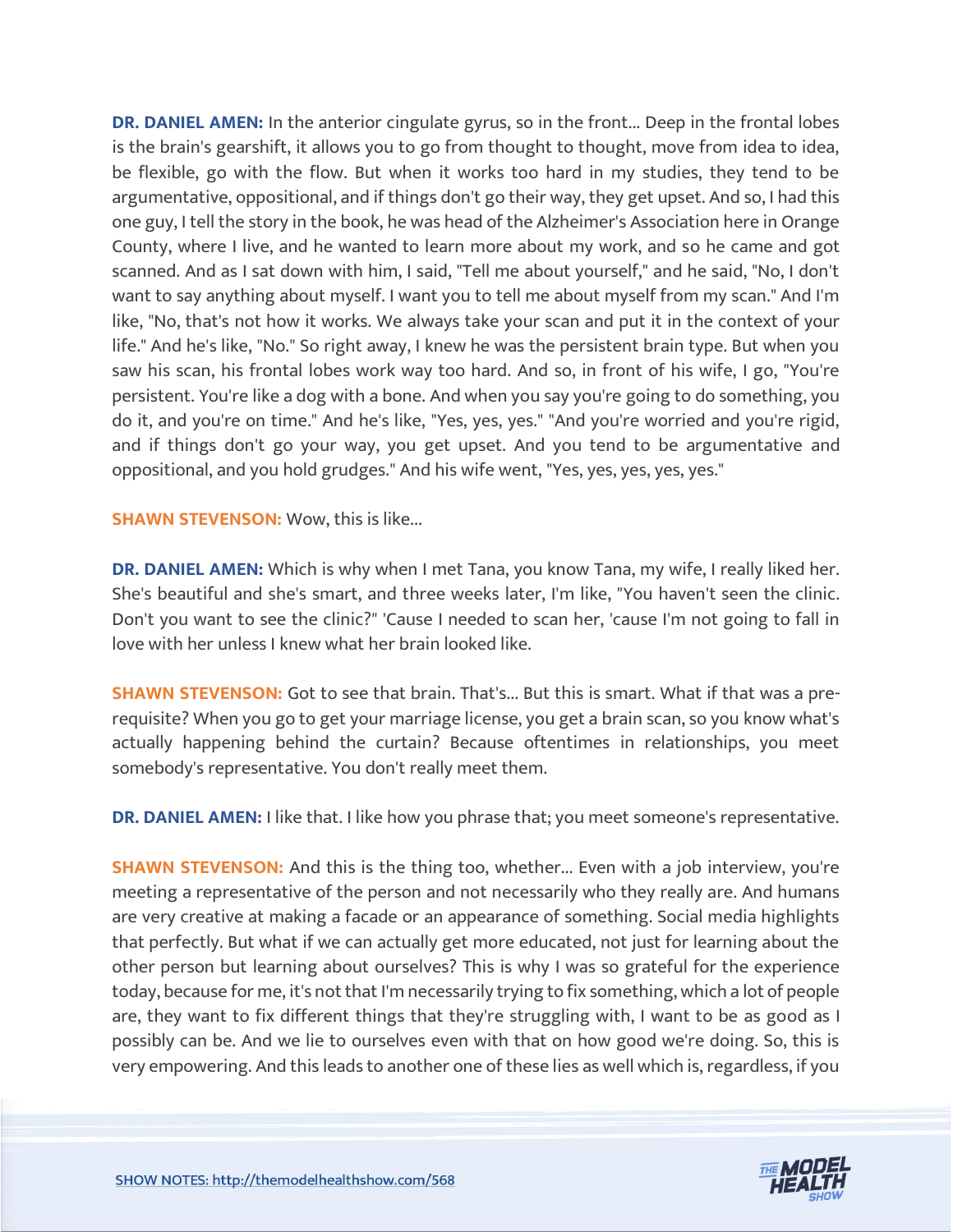want to be happy, just don't worry about it. Just be happy. Don't worry, be happy, right? That's the mantra. I remember... Didn't he win a Grammy for that song?

**DR. DANIEL AMEN:** Bobby McFerrin.

**SHAWN STEVENSON:** Robin Williams... Robin Williams was in the video. Do you remember that?

**DR. DANIEL AMEN:** No.

**SHAWN STEVENSON:** Yes.

**DR. DANIEL AMEN:** Oh, I'm going to go watch it.

**SHAWN STEVENSON:** Robin Williams was in the video.

**DR. DANIEL AMEN:** Yeah, so I always wanted to be the "Don't worry, be happy" person. My older brother is a "Don't worry, be happy" person, and he's also 150 pounds overweight, and he'd leave work at 3 o'clock and always go play golf, and he was just having fun. And I've always been serious and driven. And then I read a study from Stanford, where they did one of the longest longevity studies that actually started in 1921, and they followed this group of 10-yearolds for 90 years, looking at what goes with success, health, longevity. And one of the things they found was conscientiousness was the main driver of longevity, that the "don't worry be happy" people died the earliest from accidents and preventable illnesses. I used to think when I became a psychiatrist, I would help people have lower levels of anxiety until I realized some of my patients, I have to give them higher levels of anxiety, so they start making better decisions. And I found the scan was just such a great tool, it's like, "Your brain is not as good as it could be, let's make it better," and...

**SHAWN STEVENSON:** You also showed me what the downside could be too. It's just like...

**DR. DANIEL AMEN:** "If you don't do what I ask you to do, aging is not a good thing for the brain." It's like the worst thing for the brain and... Did you know if you live to be 85, you have a 50% chance of having lost your mind? You have a 50% chance of being diagnosed with Alzheimer's disease or another form of dementia. I'm 67 now. I'm not okay with that. But I can't start when I'm 82. It's like, I need to start as soon as I know because the decisions, I make today will impact me tomorrow, and all of my tomorrow.

**SHAWN STEVENSON:** This is a paradigm shift right here in and of itself because I think that [even with this concept of "don](https://themodelhealthshow.com/dr-daniel-amen/)'[t worry, be happy", there](https://themodelhealthshow.com/dr-daniel-amen/)'[s some altruism in it, which is, it can](https://themodelhealthshow.com/dr-daniel-amen/) 

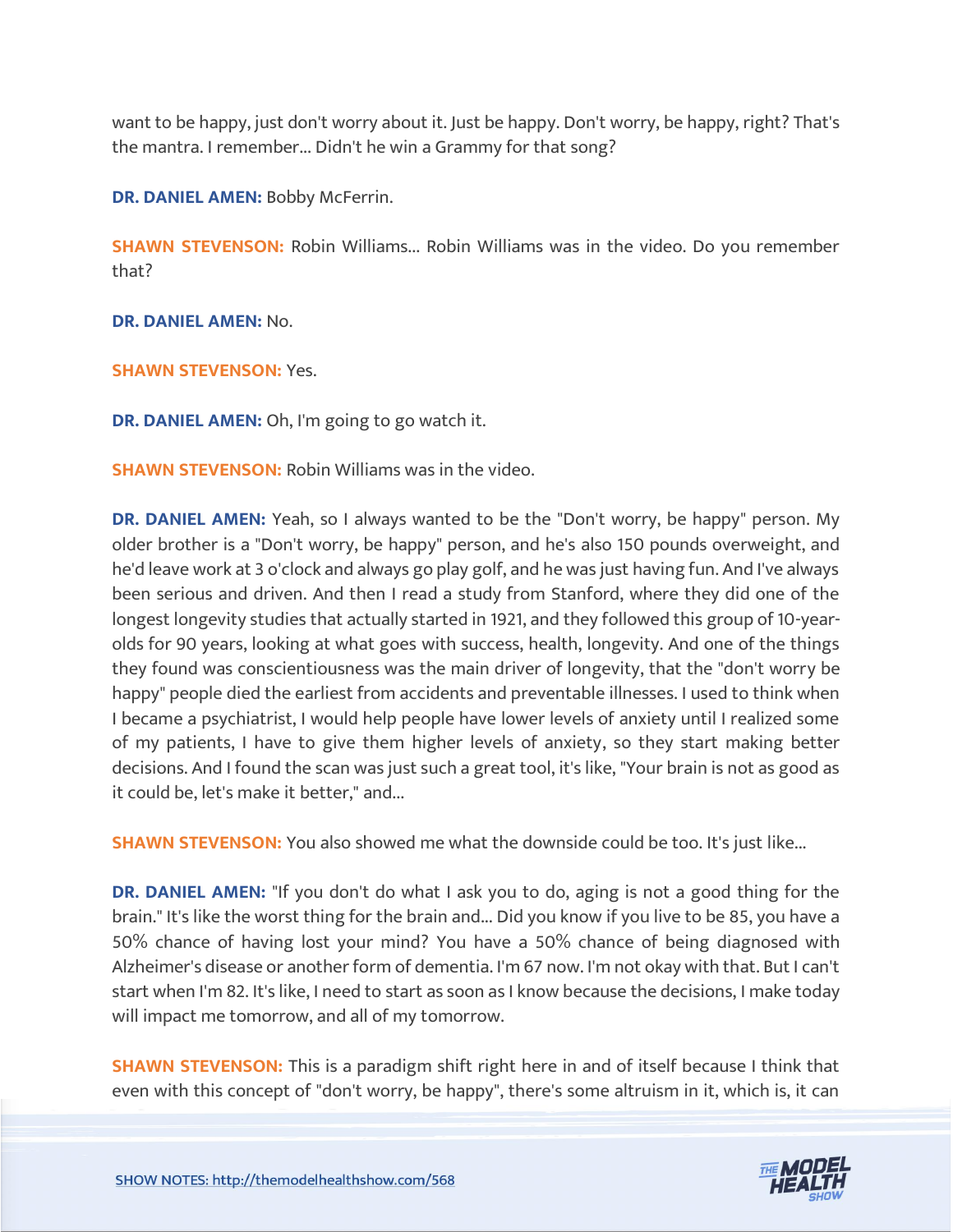be, don't let things anchor you or tie you down or control you, but to ignore them, that's the problem. And this is what I'm hearing even with following in that study, folks that were ignoring intelligent advice of like avoiding certain things or having some healthy anxiety... You said healthy anxiety, giving people anxiety, when that term, that word is given so much negative connotation, it's actually valuable, human feedback, is it not?

**DR. DANIEL AMEN:** What's the appropriate dose of anxiety? Too much is bad, it causes people to suffer. There's a verse in Proverbs, that the beginning of wisdom is fear of the Lord. And that used to always bother me. I'm like, "Why am I supposed to be afraid of God?" And I got it because if you have no fear, you might not be making good decisions. You want some anxiety. You shouldn't just give your phone number or your address to the person you... To the cute girl, you met at the bar. Do you ever see the movie Fatal Attraction? It's just good to not drive 100 miles an hour down the freeway in the rain, because you can play out what could go wrong. Now, if you stay there, you're going to be unhappy, but having a healthy dose of what could go wrong helps you be happy because you protect yourself.

**SHAWN STEVENSON:** Makes sense. Very logical. I'm so grateful for this because I think we've gotten away from understanding... We're so external today that we don't really understand, take the time just to acknowledge the feedback our bodies are giving us, what our brain is giving us, whether it's anxiety or even happiness. What is this guiding me to? What is this informing me about that I'm enjoying? And getting these tools, this leads to another lie, which we're outsourcing our emotions to people who are profiting from us. And one of those is like fast-food restaurants, for example. It hit me like a ton of bricks reading the book. It's called A Happy Meal. It's literally called A Happy Meal. I mean, damn, if that's not marketing, like powerful marketing, that I definitely fell into because for me, I had a birthday... I shared with you when we're doing the brain scan that I live with my grandmother, it was one of the happiest times in my life. That was my first time having a Happy Meal, by the way. There was a McDonald's... There was only one fast food restaurant that was close to us, it was a McDonald's, and they had a playground inside.

I had a birthday party there. I'll never forget that. It was like, of course, you got the ball pit, without a doubt you're going to lose a kid or somebody's going to throw up or whatever in there. But just thinking about the characters of McDonald's, they're all... They've got the Happy Meal, but the rest of them are really dark. I don't know if you ever thought about this. Ronald McDonald, first of all, Dr. Amen, is a clown. I don't know... No disrespect to the clowns, but I'm pretty sure most people are a little freaked out by clowns. And then you've got Grimace, his name literally denotes pain. He's this big overweight purple guy. We don't even know what he is. And then you got the Hamburglar, he's a convicted criminal. There's all these sketchy characters, but they're telling you this is the way to happiness. It's a smile and this happy meal. [So, is it true? Is it a Happy Meal or should we be calling it something else?](https://themodelhealthshow.com/dr-daniel-amen/) 

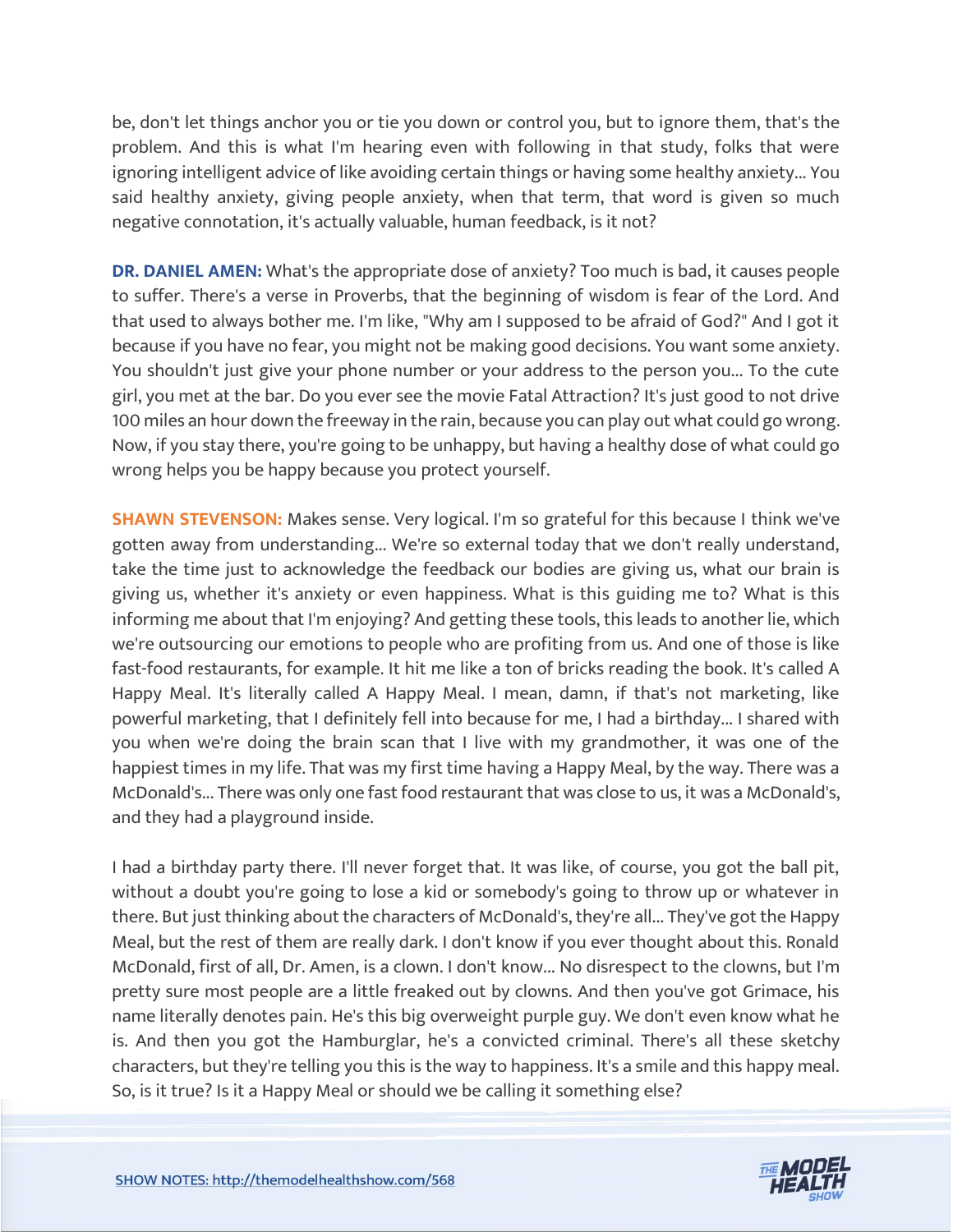**DR. DANIEL AMEN:** It's a lie. It's a sad meal because of the low-quality food that increases inflammation and vulnerability to depression. And Coca-Cola is the same way. Their slogan is "Open Happiness", and it should be open illness, open diabetes, open obesity, open depression, open heart disease, open cancer, but that wouldn't sell. And without real thought behind what you put in your body; you are making other people rich based on your early death. And that's not happiness. And secret number four is love food that loves you back. And too often people go, "But I love sugar." I did this big program with Pastor Rick Warren at Saddleback Church called the Daniel Plan, and after I gave a lecture there, one of the pastors' wives came into my office, and I was drinking tea just like I'm drinking now, and she said, "Would you put the tea down?" And I thought that's really weird. But I'm generally a cooperative person. And she said, "I didn't want you to spit it at me." I'm like...

#### **SHAWN STEVENSON:** What?

**DR. DANIEL AMEN:** Okay. I've never spit tea at anybody. She said, "After your lecture, I told my husband I'd rather get Alzheimer's disease than give up sugar." And I'm like...

#### **SHAWN STEVENSON:** Wow, that's...

**DR. DANIEL AMEN:** "Did you date the bad boys in high school? Because you're in an abusive relationship. You love something that hurts you." And too many people, they're attached to alcohol, they're attached to pizza, they're attached to ice cream, but it hurts them. And I was in a marriage for 20 years that was awful. It was just awful. It's why I became a psychiatrist. And I'm not doing it anymore. I am not doing bad. I'm married to my best friend, we're respectful to each other, affectionate, and I'm damn sure not doing it with food, that I can control what I put in my body, and I only want it to love me, not hurt me.

**SHAWN STEVENSON:** Why do we allow McDonald's to do it to us then?

**DR. DANIEL AMEN:** Because we don't know. We are blind. In my book, The End of Mental Illness, I have a writing device that if I was an evil ruler and I wanted to create mental illness, what would I do? I'd create American society with fast-food restaurants everywhere, with food deserts, with this notion that alcohol's a health food or marijuana is innocuous, or the news is in fact the news. 'Cause the news is not the news. The news is a marketing device for advertisers to make money, and they scare you, where millions of amazing things happened yesterday, but you never hear about them because they don't get eyeballs. Fear is a primitive response. The brain pays attention to fear first. And so, they scare you, and in that way, they can sell you the medications that have this laundry list of side effects.

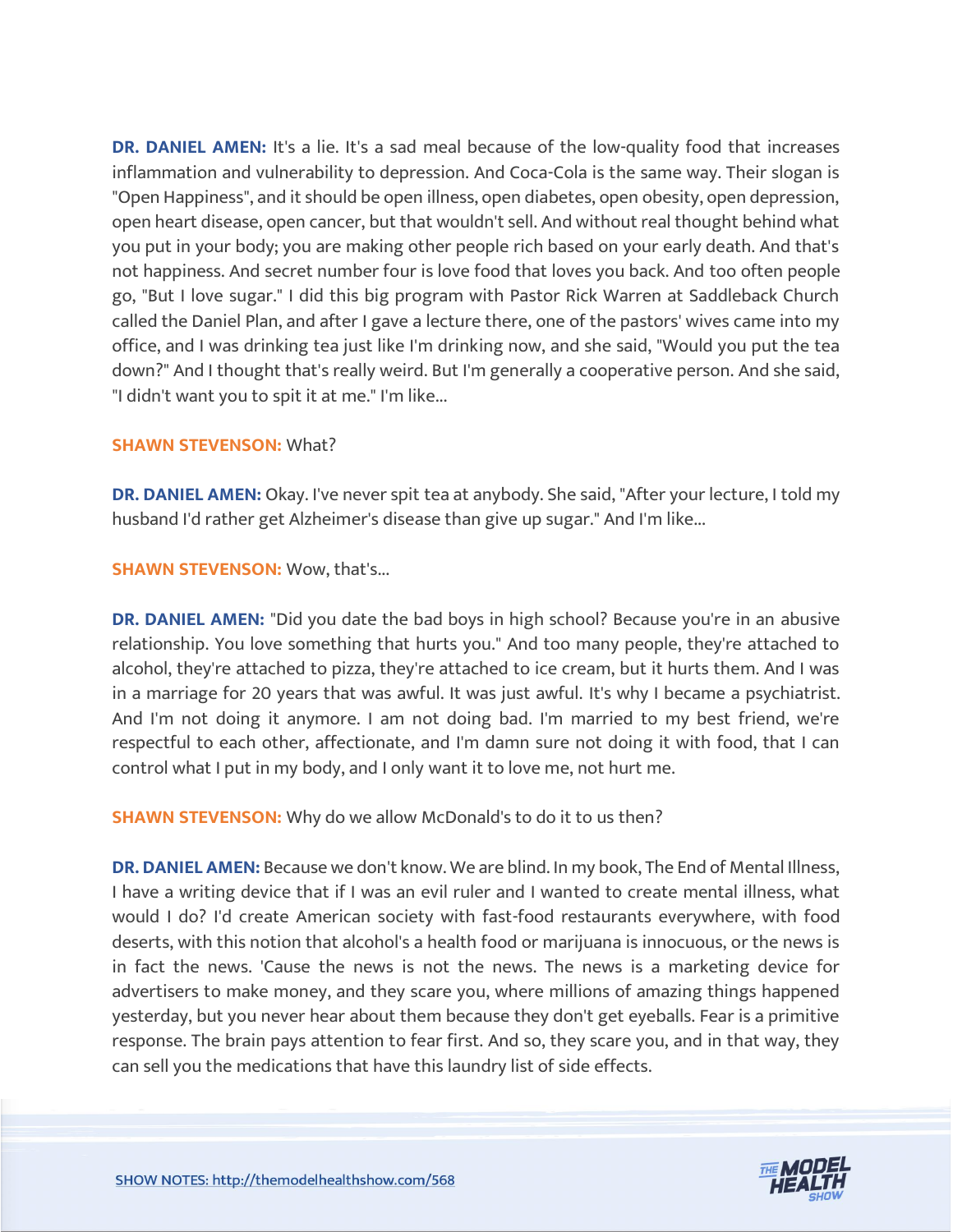**SHAWN STEVENSON:** Yeah, it's such a twisted system. I was just talking about this recently, but the United States and New Zealand are the only high-income nations that allow television marketing or just, period, direct-to-consumer marketing of drugs. It's a very abnormal thing. And coincidentally, of course, we're the most drugged nation in the history of the world, really. And I want to ask you about this too because you mentioned things were already trending upward at a shocking rate. We're almost at about one out of 10, essentially one out of 10 of our citizens having depression prior to the pandemic hitting the scene, and then things doubling, tripling. This was already a big issue. And the ingredient's here because... I think this is so important because... I sent you this study. Let's talk about this. I sent you this study yesterday, and it was a big study done by the CDC, and they were looking at what the biggest risk factors for death from COVID was. It was over 800 US hospitals, over 540,000 COVID-19 patients.

They found that obesity was the number one risk factor for death from COVID, which we knew already. We aren't doing anything about it, but we knew that. The second leading risk factor, which was the most shocking for me that it was published, not that it's a thing because I could see it coming from a mile away, as I know you could, the second leading risk factor was anxiety and fear-related disorders. And for me, that jumped right out because it really spoke to our tragic state of mental health here in the United States specifically. Right now, anxiety, depression, ADHD, these things have all been trending up, but it's been heightened. And I don't think people make that connection with the news, for example. They're very well-versed at manipulating human psychology to get eyeballs, and it's not necessarily... And the first thing I want to ask you about is, why are we tuned into them? I think it's this concept of like we need to be informed.

# **DR. DANIEL AMEN:** Right.

**SHAWN STEVENSON:** But there's a difference between being informed and being inundated or being informed and being controlled or manipulated. There's many ways to be informed, but when you start to feel that... They're speaking right to a primitive part of our brain, isn't that, right? Can you talk a little about that?

**DR. DANIEL AMEN:** Yeah. I call it, Global Amygdala Hijacking. So, the amygdala is this almondshaped structure in your brain that responds to fear, and especially with the pandemic. And I think a lot of it, we were manipulated purposefully so that we would act like sheep. And in my book, The Brain Warrior's Way, I'm like, I basically ask the question, "Are you a sheep or are you sheepdog, or are you a wolf?" And the wolves were out for the pandemic, frightening us, isolating us, separating us from each other. We're a connected species. We have to be connected in order to feel okay, in order to feel happy, and they separated us and then stressed us. Businesses went out of business. People lost their job. There was this chronic anxiety. And [I think the decisions they made killed way more people than COVID did and will continue to kill](https://themodelhealthshow.com/dr-daniel-amen/)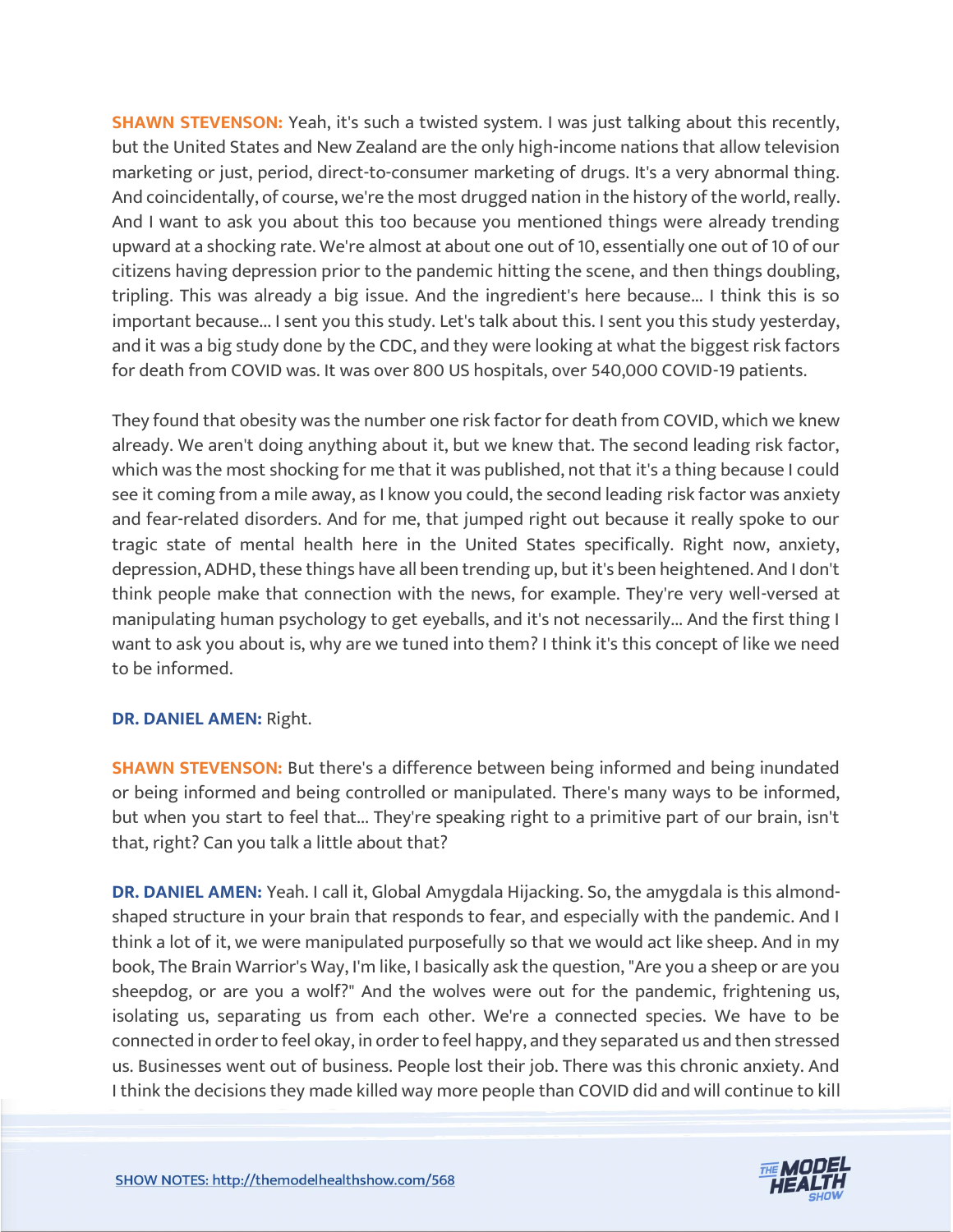people for a generation because children's development wasn't normal during that period of time.

Now, not for everybody, but as a rule, I was horrified. And there's not been a time in the 40 years I've been a psychiatrist where governments have told me what I could prescribe and not prescribe based on my education and training. I was furious, I am furious at the reaction so that they could vaccinate everybody. And I'm not an anti-vaxxer, but I'm like, "Don't tell me I can't prescribe hydroxychloroquine. I read the studies. I'm educated. And if that's a choice my patient and I choose, that's between us. You need to stay out of it." And they did it for hydroxychloroquine, for Ivermectin, for fluvoxamine, an anti-depressant that actually happened to work to decrease death from COVID, is actually pretty effective.

**SHAWN STEVENSON:** That was shocking to me when I saw that study...

**DR. DANIEL AMEN:** It's so interesting.

**SHAWN STEVENSON:** This anti-depressant, yeah.

**DR. DANIEL AMEN:** And when you're sad, your immune system doesn't work and you're more vulnerable. And we've known that for a long time, that there's association between depression and cancer and depression and autoimmune disorders. Yeah, no, it's a shocking study. And we can do better, but only if we have a voice. And that's the thing that people... This politicization of science, it's, they shut down doctors who had a different opinion. And I'm like, "What about this is not denial of freedom of speech, where you demonize someone who goes, 'No, I don't like this'?"

**SHAWN STEVENSON:** Yeah. At this point in human evolution, that's the thing...

**DR. DANIEL AMEN:** In American society, at this point...

**SHAWN STEVENSON:** We think we're so evolved, and we've got this stuff figured out. Throw in a little bit of fear, which again, it's justifiable fear, and it's just like we devolved, we went backward so quickly and so much.

**DR. DANIEL AMEN:** I like that term. And right in the beginning of the pandemic, 'cause I was online on Instagram almost every day, and the favorite thing I would tell people is I would read an essay from CS Lewis from 1948 that he actually wrote about the atomic bomb, and I'm like, "Let's just replace COVID-19 where he writes about the atomic bomb." And he said, "In many ways, we think a great deal too much about the atomic bomb," COVID-19, "when you could [have lived in the 16th century when the plague visited London almost every year, or you could](https://themodelhealthshow.com/dr-daniel-amen/) 

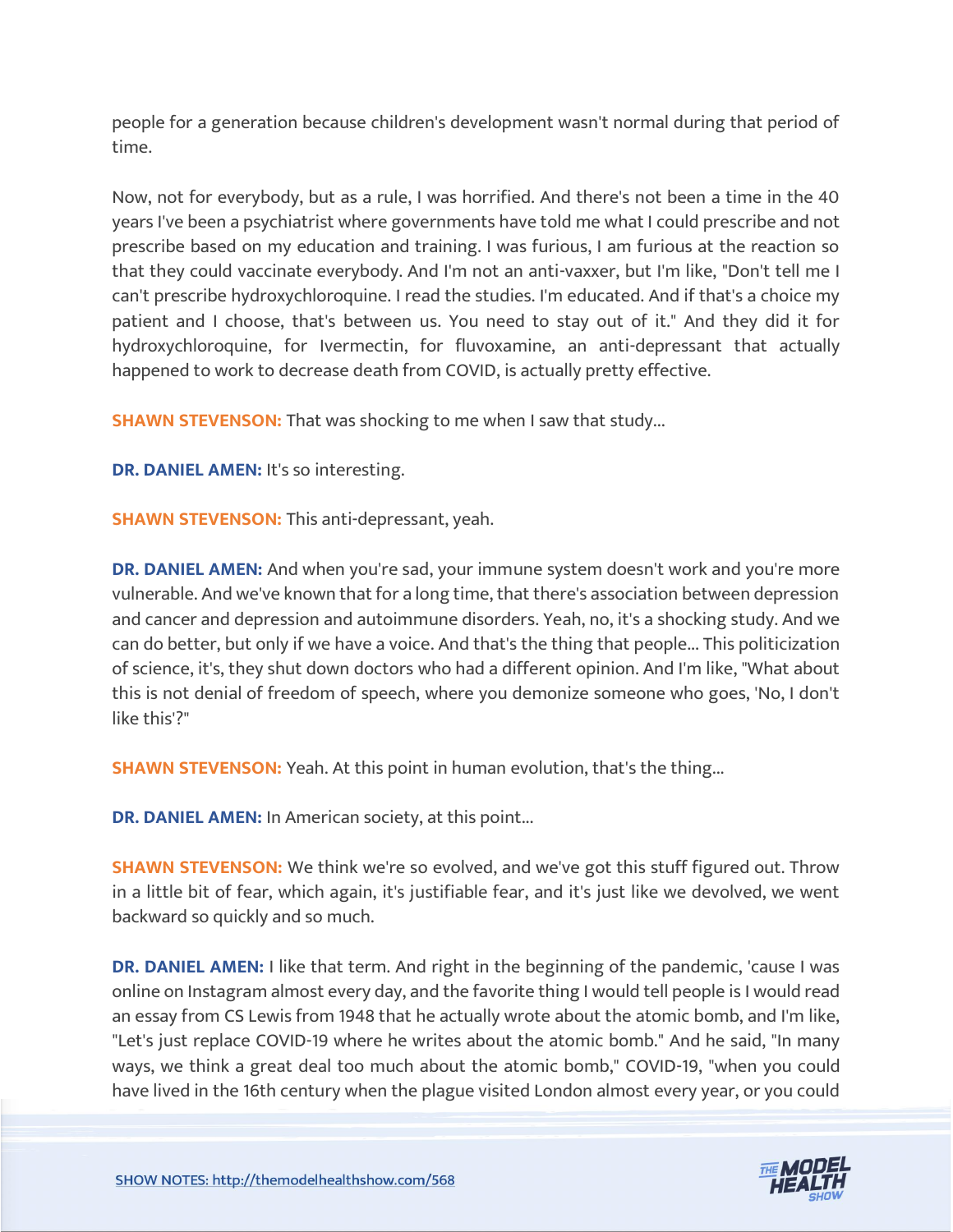have lived in a Viking age when raiders from Scandinavia could land and slit your throat any night, or as you're already living, in an age of car accidents and cancer." And he's like, "Let's not make more of this than it is. If the virus comes, let it find you doing sensible and human things."

He would have been furious about the lockdowns, kids wearing masks in school, all the stuff. And what I saw as a psychiatrist, families got divided, and that was the worst thing for mental health. They wouldn't see each other at holidays. They would belittle each other. If you didn't believe the way I believe either side, they would cut you off. And I just saw the media do the same thing, left, right, red, blue. They were demonizing people. And this is the way to create mental illness.

#### **SHAWN STEVENSON:** Yeah.

**DR. DANIEL AMEN:** So, who's the big winner when we create mental illness? The drug companies. Again, it's the drug companies that are the big winners because anti-depressant use skyrocket. Benzodiazepines, which you and I both know are bad for the brain, skyrocketed. It's insanity.

**SHAWN STEVENSON:** Yeah. We had some shortages as well with anti-depressants, isn't that, right?

**DR. DANIEL AMEN:** We did for a short period of time, then they ramped it up.

# **SHAWN STEVENSON:** Yep, yep.

**DR. DANIEL AMEN:** And I'm not opposed to it. I prescribe them when I need to, but it's never the first thing I think about. It's like, "Well, how's your thyroid? How's your testosterone?" and "How's your diet?" and "Are you exercising?" and "Do you believe every stupid thing you think?" It's like, "Let's get that right, and then if you need medicine, great," as a supportive tool rather than as the tool.

**SHAWN STEVENSON:** The tool, yeah, that's one of the biggest mistakes. And again, I just hope that we learn from this. As we are right now, I don't think that we are. We're just kind of...

**DR. DANIEL AMEN:** Well, I think lot of people are really unhappy. And even the people that were hiding in their house, I think they're beginning to see... The study from Johns Hopkins came out that said, "All of these measures, the masks, the lockdowns, shutting down businesses saved 0.2% of COVID deaths. I'm like... And you know that's not considering suicide and job loss and drug abuse...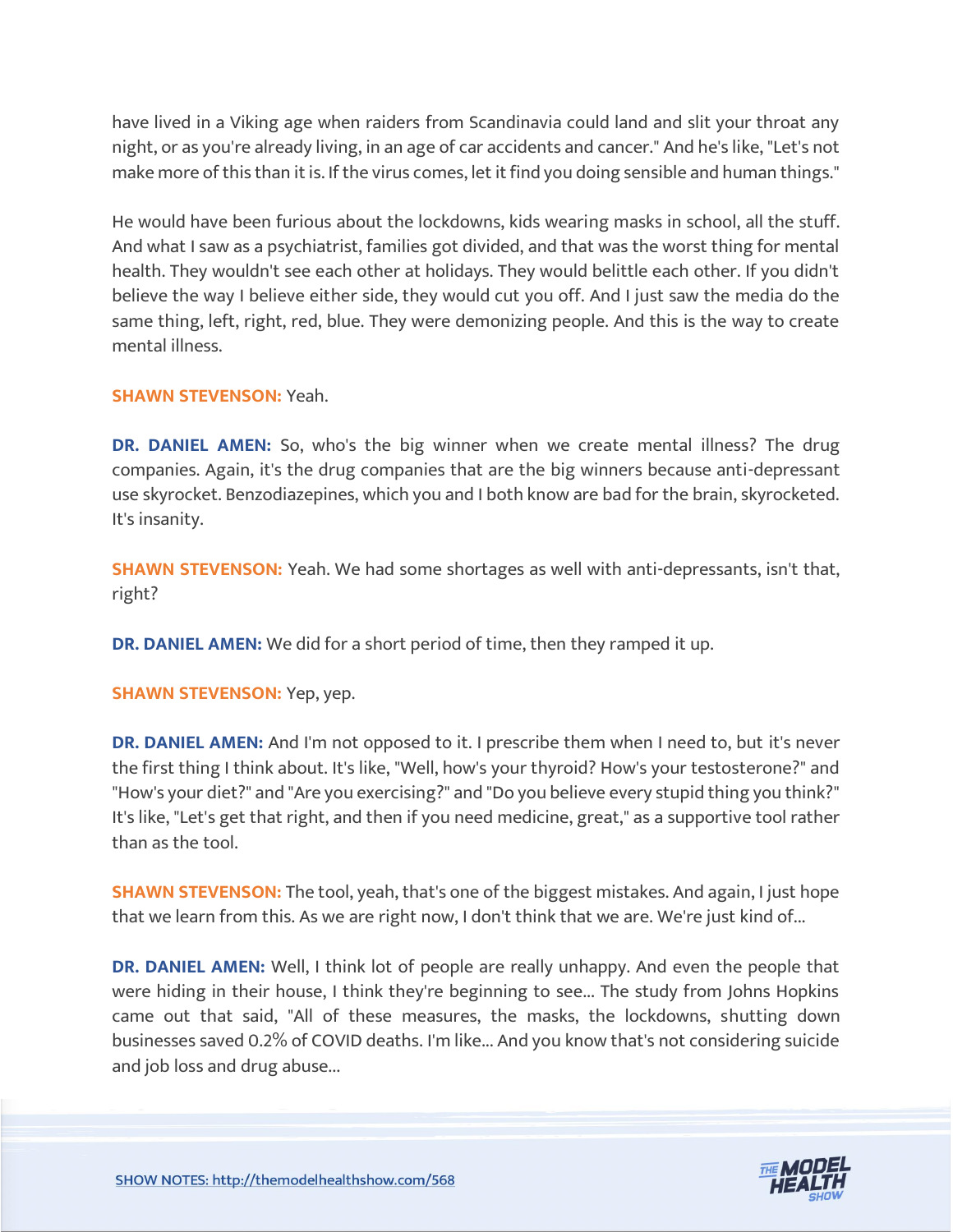#### **SHAWN STEVENSON:** Yeah, in all the other things that...

**DR. DANIEL AMEN:** We made mistakes.

**SHAWN STEVENSON:** All the other things that come from that, even when somebody is unemployed, they have a 40% increase in their incidents of having a cardiovascular event. It's just like all of those other things were suddenly not considered. It was this one-size-fits-all...

**DR. DANIEL AMEN:** And they said that. They said that. Dr. Fauci said that. He's like, "I'm only thinking of COVID deaths. That's outside of my expertise," which is pretty insane when you think about it. A physician should be thinking about everything, not just, well, decrease the spread of the virus. And that didn't decrease the spread of the virus at all.

**SHAWN STEVENSON:** Do you remember the two weeks to flatten the curve? That was literally two years ago. And again, it's this one-size-fits-all approach to things which nothing, even with COVID, even if that is your goal to stop the spread of COVID, nothing happens in a vacuum. Everything else is going to be influenced in a very dynamic, complex society that we exist in, and to even have a one-size-fits-all treatment when you... You're not there face-to-face with that patient, for example, like you having that... Somebody trying to control what you're doing to serve the person in front of you...

**DR. DANIEL AMEN:** Oh, people got their licenses taken away from them. They got investigated by the medical board. They scared us. There were even editorials like on WebMD that if you do this, these bad things are going to happen and, "Oh, by the way, you deserve it." There was a lot of control. And the dumbest thing the government did, the number one stupid thing they did is they talked about, everybody has to be vaccinated, and they never talked about, you need to lose weight, you need to eat better, we need to be exercising. Instead, we huddled people in their homes afraid and gave them bad food. And that's frickin' insane. And I'm a psychiatrist, so I diagnose insanity a lot. This is insane that we know having low Vitamin D levels associated with higher mortality. We know being overweight, being hypertensive, having diabetes, but did we talk at all about, Let's fix the health problems we have in this country? No, we just created more. And...

**SHAWN STEVENSON: Exactly.** 

**DR. DANIEL AMEN:** Just stepping back, it's like the messaging is just backward.

**SHAWN STEVENSON:** But this is the thing, and I'm so... Again, I love talking with you because it's been like this, Dr. Amen. We've been ignoring the underlying cause of issues. We've just [been allowing it. You](https://themodelhealthshow.com/dr-daniel-amen/)'[ve had your universe, you](https://themodelhealthshow.com/dr-daniel-amen/)'[ve been making a huge impact, of course, but](https://themodelhealthshow.com/dr-daniel-amen/)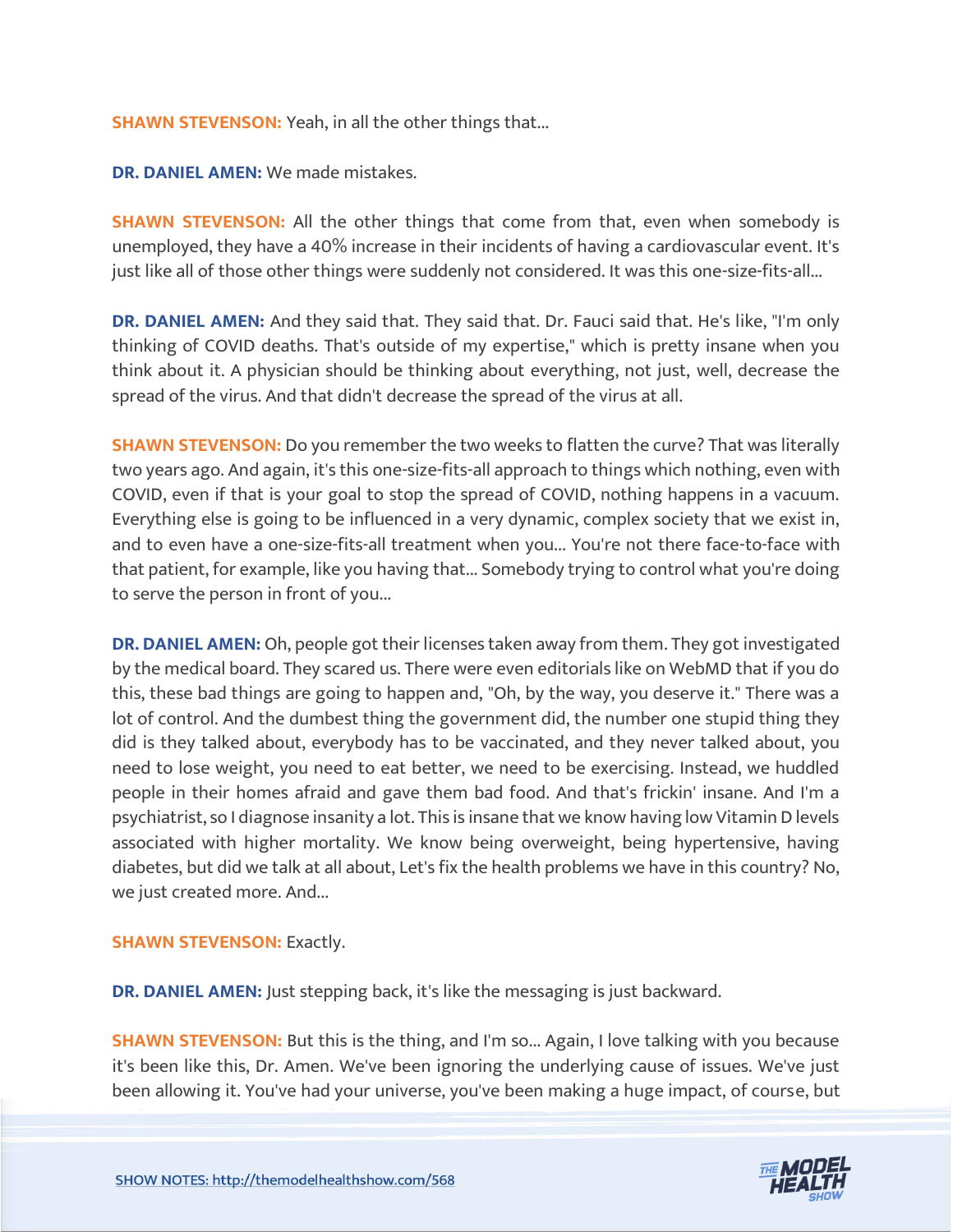it's still a certain version of reality that most of our healthcare system is not invested in. We've been allowing our society to become sicker and sicker. We are literally the sickest nation in the history of recorded human civilization right now.

**DR. DANIEL AMEN:** Right.

**SHAWN STEVENSON:** As sophisticated as we appear to be on paper, and we look around the skyscrapers, but we are just...

**DR. DANIEL AMEN:** But we're not the healthiest.

**SHAWN STEVENSON: Falling apart. Exactly.** 

**DR. DANIEL AMEN:** I think we're 28 or something among developed countries with the happiest. But you're right, we're the sickest in large part because the politicians are funded by big pharma, big food, big agriculture, and big energy. And you got to go, how does this make sense where there are fast food restaurants everywhere? And the messaging is... In fact, when Bloomberg in New York actually tried to get a health message out, he got shamed by it. He's like, "Let's not sell sodas over 16 ounces. Who needs more than 16 ounces of sugar water?" And it was like big nanny's coming for you, and they would shame him. I used to love being on the subway in New York when Bloomberg was the mayor because they would have these great posters about drink water, not soda, and they would actually have soda turning into a glass of fat. It was really creative, the messaging. But no, we want our freedom to be as sick as we want to be. The problem is everyone is paying for it...

#### **SHAWN STEVENSON:** Right.

**DR. DANIEL AMEN:** And in an awful way. And I don't want to be big nanny. I want to be big teacher. I want to go, "Do you want to be happy? You need to be healthy." 'Cause happiness and brain function are connected.

**SHAWN STEVENSON:** Yeah, as you said, we're paying for it even if we don't realize it. We have a \$4 trillion a year healthcare system. \$4 trillion... We're so far ahead of any other country, and yet we're the sickest.

**DR. DANIEL AMEN:** But we're not. But we're not.

**SHAWN STEVENSON:** Yeah, that's, again...

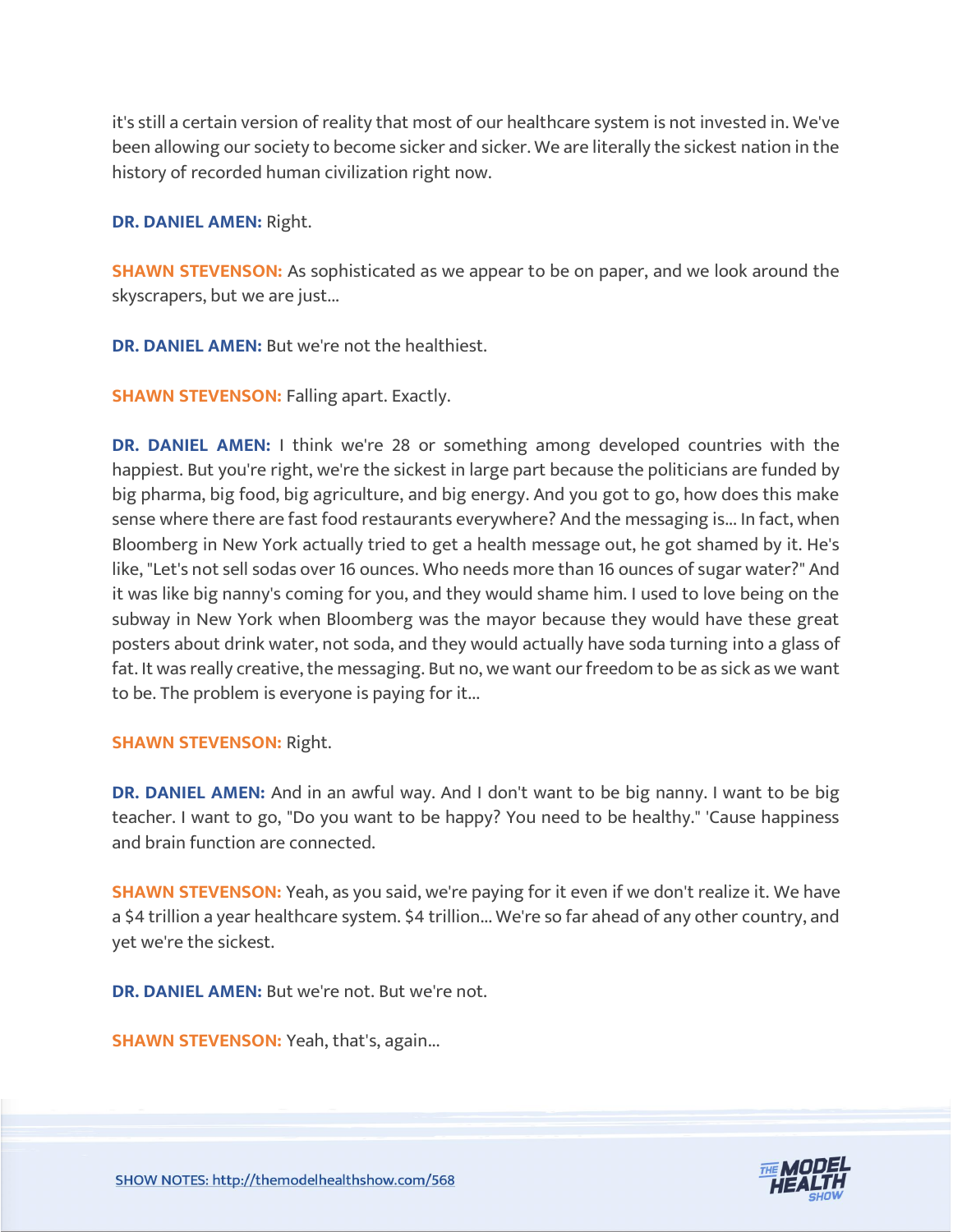**DR. DANIEL AMEN:** We can do great brain surgery, but we're not making any progress in chronic... 75% of that \$4 trillion is spent on chronic, preventable illnesses, and that should horrify people. And we have to start teaching little children. We have a brand new, Amen University, my education arm, we have a brand-new pre-school through grade one course where we teach kids to love their brain and it's called Brain Thrive and it's done with puppets and it's super fun and cute. I know McDonald's is going after your children, and Coca-Cola is going after your children. Well, I want to go after them too, but in a way that sustains their health rather than in a way that hurts their health.

**SHAWN STEVENSON:** Yeah. If they're as intelligent, which they are at doing their job, they're going to be looking for lifetime customers. Get them while they're young is kind of the tenet, and especially getting the developing brain is going to be so much more susceptible, I would imagine, to their marketing...

**DR. DANIEL AMEN:** And that's why God gave you parents, but if you're...

# **SHAWN STEVENSON:** Yeah.

**DR. DANIEL AMEN:** Children do what parents do, right? You're modeling health, or you're modeling illness. And if you want to be healthy and happy, you have to model health and happiness. So secret number six is notice what you like about other people more than what you don't. I love that one so much because to be happy, you have to give away happiness, and you do it like you totally can shape your wife by what you notice. If you only notice what she does wrong, she's going to be unhappy, and you're going to shape her to be miserable. But if you really focus on paying attention to what you like... I mean, I know exactly how to get my wife to yell at me. She has red hair, she's pretty intense. And I know how to make her smile and want to hold me. And so, if I focus on giving away happiness, I'm so much more likely to be happy.

**SHAWN STEVENSON:** It just sounds intelligent. But I think, again, we don't know that we have that power and we're... I don't know what it is, and I've got you here so I'm going to ask you, why, when we know what makes the other person happy, would we pick on or choose to focus on the things that irritate us?

**DR. DANIEL AMEN:** Well, the spontaneous person plays this game. None of it is conscious, but they play this game called "Let's have a problem" because it stimulates them. I often think of ADD is adrenaline deficit disorder. So, they're often adrenaline-seeking. And you can actually tell when a girl has ADD, a teenage girl, by her dating patterns, 'cause they get adrenaline from falling in love and dopamine, and so what you see with them is they fall in love, and then they [fight](https://themodelhealthshow.com/dr-daniel-amen/) '[cause they get adrenaline from fighting, and then they break up, and there](https://themodelhealthshow.com/dr-daniel-amen/)'[s all that](https://themodelhealthshow.com/dr-daniel-amen/)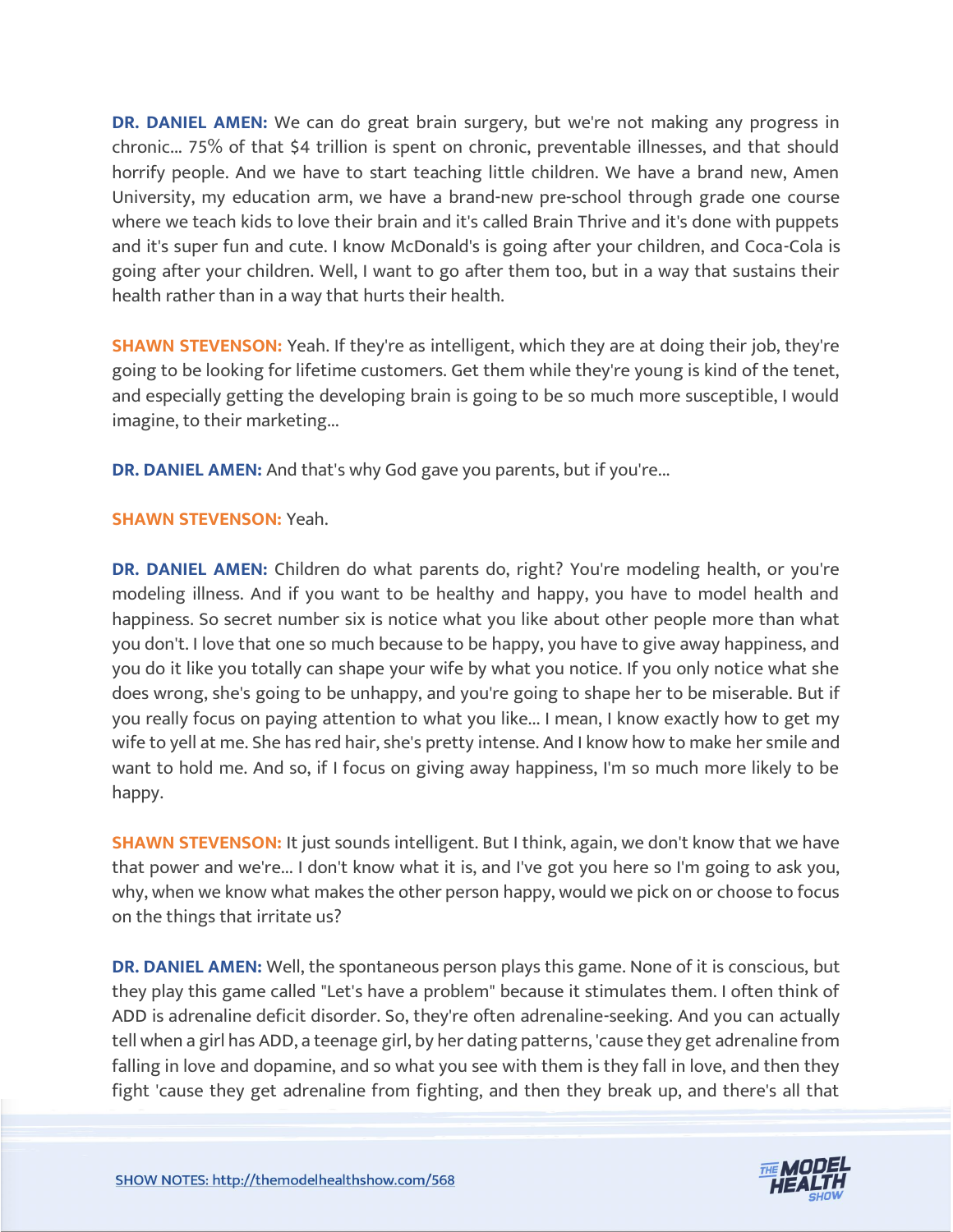drama adrenaline with breaking up, and then they fall in love, and then they cycle through that. So, if you see a girl that's doing that, get her scanned because she very well may have ADD that nobody knows. And in my book Healing ADD, I talk about the games ADD people play and it's "Let's have a problem".

**SHAWN STEVENSON:** That's bananas, but I've seen it before. "Let's spice things up," unconsciously.

**DR. DANIEL AMEN:** Unconsciously.

**SHAWN STEVENSON:** Because there's no reason that the person would even constantly want to have a problem.

**DR. DANIEL AMEN:** Unless they grew up in... 'Cause the brain doesn't do what's good for it. The brain does what it has done, which is why you have to be very careful with what you allow your brain to do because once you allow it to do it and it gets dopamine, it's going to go seek it again, even if it's bad for you.

**SHAWN STEVENSON:** Yeah. Got a quick break coming up, we'll be right back. Our microbiome plays major roles in regulating our metabolism, literally playing a role in determining how many calories are absorbed from our food, for example. Our microbiome also controls so much about our mood, with a vast majority of our body serotonin being produced in our gut. And our microbes interact with these enterochromaffin cells and enteroendocrine cells that produce our hormones and neurotransmitters in our bellies. And one of the biggest issues we're seeing today is gut dysbiosis, where friendly microbes are getting overrun by opportunistic bacteria. One of the few amazing sources of nutrition that's been found clinically to reverse gut dysbiosis is highlighted in a study published in The Journal of Agricultural and Food Chemistry. It discovered that the traditional fermented tea called Pu-erh may be able to reverse gut dysbiosis by dramatically reducing ratios of potentially harmful bacteria and increasing ratios of beneficial bacteria.

Another peer-review study published in the journal of Nature Communications uncovered that a unique compound called Theabrownin found in traditional fermented Pu-erh has remarkable effects on a microbiome as well. And the research has found that Theabrownin positively alters gut microbiota and directly reduces hepatic, AKA liver fat, and reduces lipogenesis, which means the creation of fat. Pu-erh is absolutely amazing on so many levels and it's also a powerful adjunct to any fat loss protocol because it's been found to support fat loss while protecting muscle at the same time.

And this was documented in a recent study featured in Clinical Interventions in Aging. Now, [the key is the source of the Pu-erh matters a lot, and the only Pu-erh that I drink uses a](https://themodelhealthshow.com/dr-daniel-amen/) 

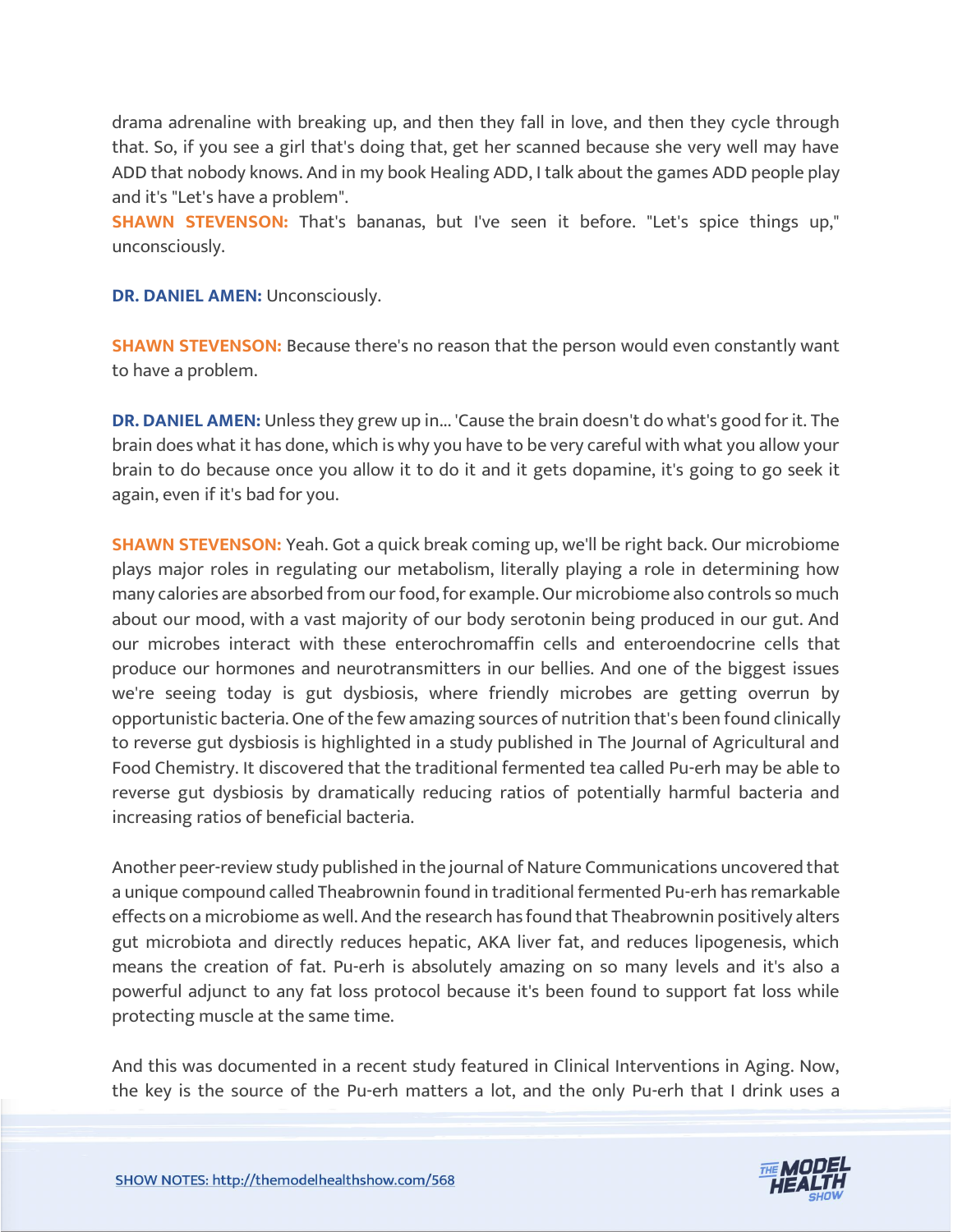patented cold extraction technology that extracts the bioactive compounds in the tea at cold to low temperatures for up to eight hours. And this process gently extracts natural antioxidants and phytonutrients and preserves them in a whole bioavailable form, and this is the purest way to extract the phytonutrients for maximum efficacy. This Pu-erh is also wildharvested, making it even more concentrated in the polyphenols that we see having benefits in those clinical trials. Also, triple toxin screen for one of the highest levels of purity tested for pesticides, heavy metals, and toxic molds, and making sure that it's not in your tea, which is common in most other teas. This is why I'm a massive fan of Pique teas. Go to piquetea.com/model, that's P-I-Q-U-E-T-E-A.com/model, and you get 10% off their amazing, fermented Pu-erh and all of their other incredible teas. These teas are in a league of their own. Their Pu-erh is amazing. I'm a huge fan of their ginger tea as well.

Go to piquetea.com/model. Again, you get 10% off everything that they carry. One of the best investments in your health, supporting your microbiome, supporting your metabolism, it is absolutely amazing. Head over to piquetea.com/model. And now back to the show.

Another one of these lies you kind of dissect is focused on technology today, and I didn't even know that there was a thing as... Well, of course, I know that people can be addicted to gaming, but now it's like a classified disorder because it could so dominate and take control of somebody's life and their livelihood. But again, we seem so evolved because we've got technology, we've got all these incredible tools that we can use and create these entirely different universes, but most of it right now has confiscated a significant percentage of our focus, I would say. And you put one little statistic that a nice chunk of teenagers, they spend more time on social media than they do even sleeping.

**DR. DANIEL AMEN:** Right.

**SHAWN STEVENSON:** That's insane.

**DR. DANIEL AMEN:** And these devices were created to be addictive. There's actually a process that they go through, they hire neuroscientists, and many in Silicon Valley will take a dopamine detox because they know they created these things to hook your attention just like slot machines in Vegas. And you have to be just very mindful and careful. There's a reason Vegas makes a lot of money; is they understand human psychology. So, give someone free alcohol with a cute waitress with a low-cut dress, and people are not going to be making the best poker decisions. And it's the same way with Instagram and Facebook and TikTok. Now I have 1.2 million followers on Tik Tok. I figured out what people are really interested in. But you have to be very careful because it's with a whole bunch of stuff you really don't want your children seeing.

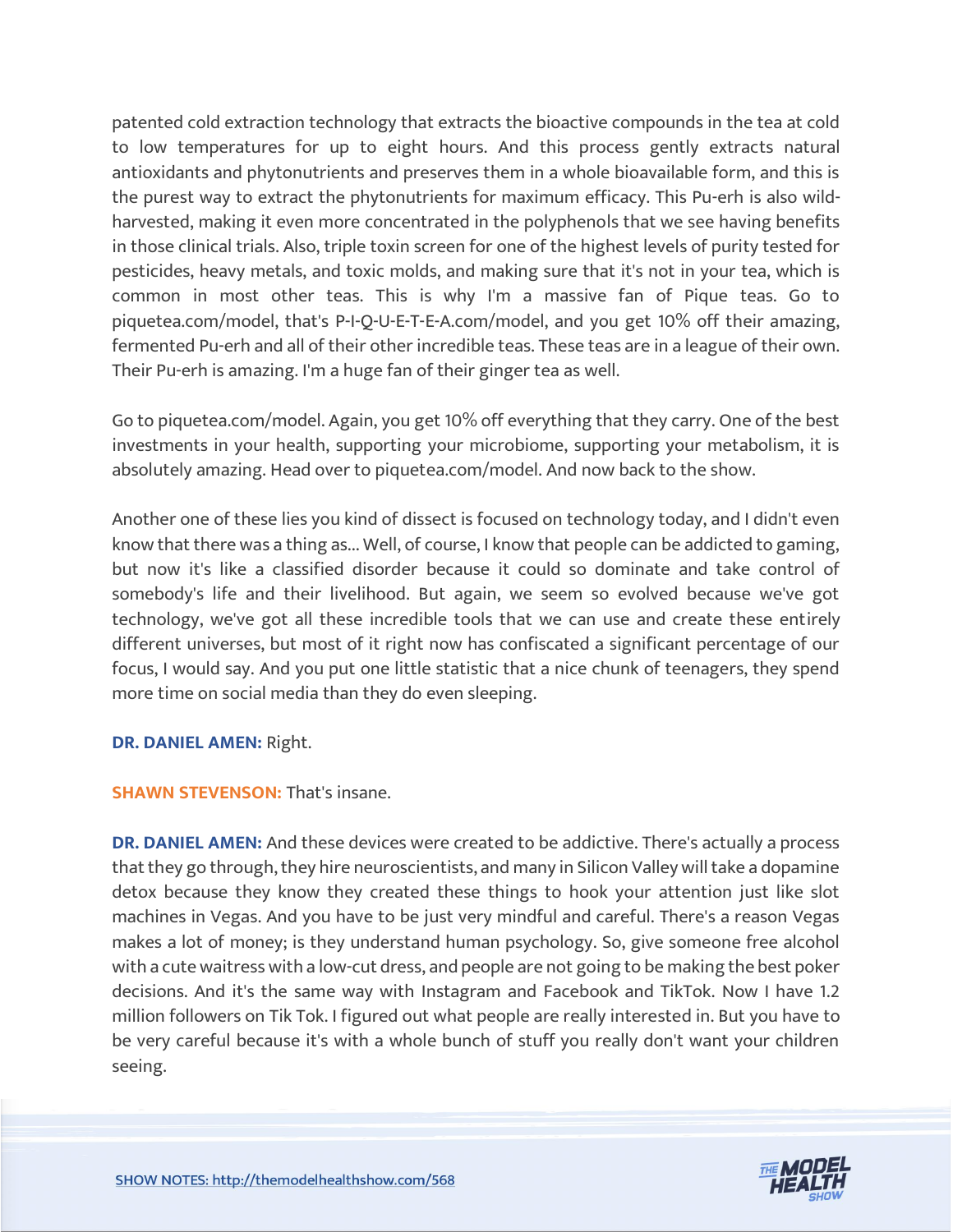**SHAWN STEVENSON:** So how can we better associate with these things? Because like you just said, you were dabbling in TikTok, for example, which for me... And so many people have told me to get on TikTok over the past couple of years now, and they're like, "You're made for this. Your family's made for TikTok." It's like another thing. I just got versed with Instagram, for example, which for years, I just wasn't even really participating in social media. I focused on one thing, I focused on podcasts. But it's so interesting that...

**DR. DANIEL AMEN:** And that's why they're doing well.

**SHAWN STEVENSON:** Yeah, where you focus.

**DR. DANIEL AMEN:** It's where you focus. So, I think do one thing really well before you do something else. But the cool thing about TikTok is you can impart wisdom in 30 to 90 seconds, and what I would tell you is write down the 300 things you say all the time, the 300 things you know to be true and put them in 30 to 60 seconds, and your TikTok will blow up. And that's how you... Like my kids' friends follow me. And I want to have influence with the next generation, and so you have to go, "Well, where are they?" Because they need you. And they may not have the attention for an hour-long podcast.

**SHAWN STEVENSON:** But how do you do it without getting sucked into the universe?

**DR. DANIEL AMEN:** You should have your team do it, so you don't have to watch it all day long. That's what I would recommend. Like I have Natalie and I just love her so much.

**SHAWN STEVENSON:** Yeah, she's awesome.

**DR. DANIEL AMEN:** She'll put a camera in my face and go, "Go." But I always think, what are the things I say to my patients over and over and over again? And I just want more people to know, that's why I wrote books early on, 'cause I want to teach people what I know more than just who I can see.

**SHAWN STEVENSON:** A couple of other lies... I really want to focus on these because I think that, again, we are wanting real sustainable happiness and we have an idea of what that might look like, but I think we often go for short-term pleasures, not necessarily happiness. Is there a distinction with the two?

**DR. DANIEL AMEN:** Hedonism is the enemy of happiness, because of where's our true pleasure centers. So, I want you to do things that help you feel good now and later versus now but not later, and that's long-term happiness. And they're habits. So secret number five is master your [mind and gain psychological distance from the noise in your head. There](https://themodelhealthshow.com/dr-daniel-amen/)'[s nowhere in school](https://themodelhealthshow.com/dr-daniel-amen/)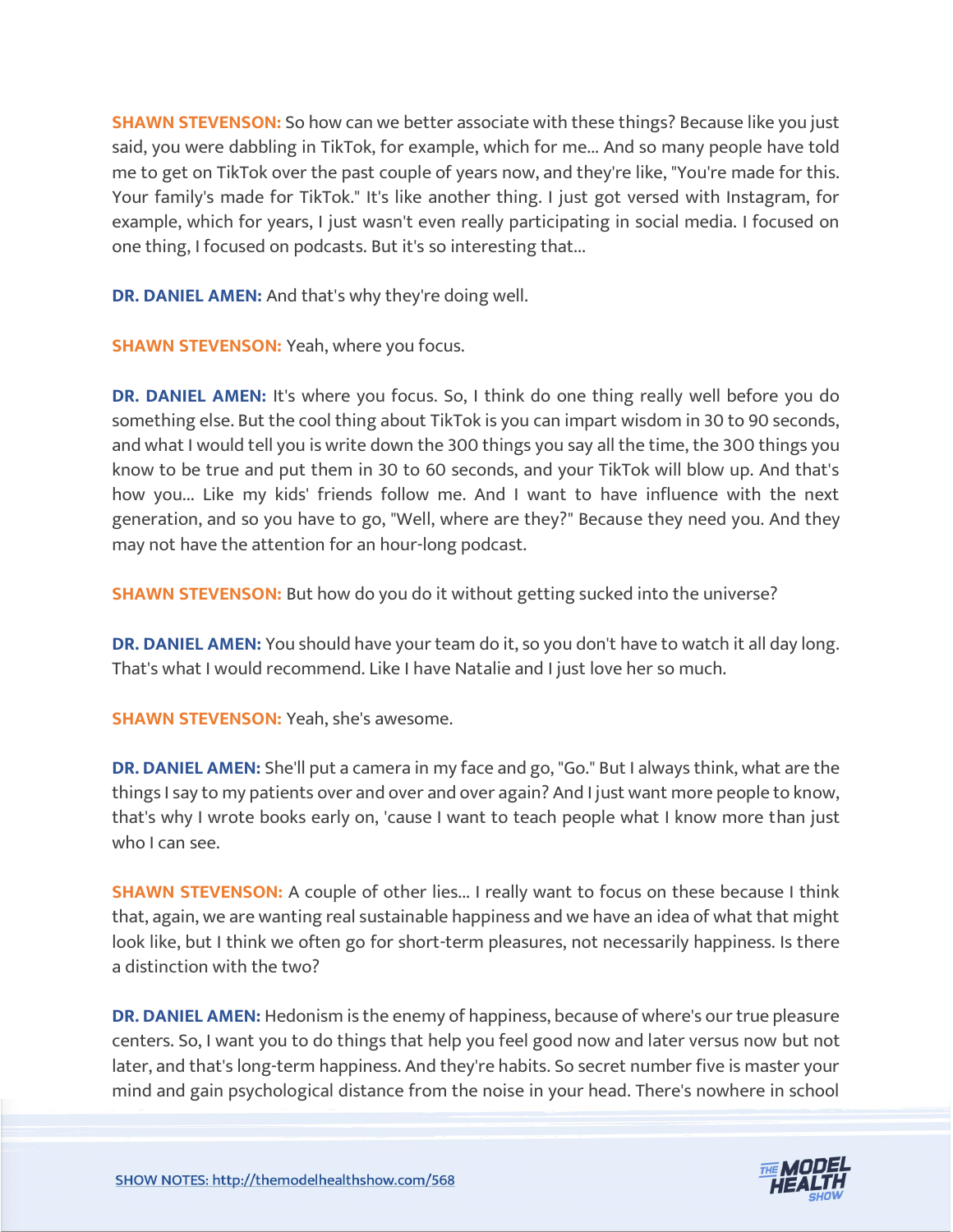they teach you to manage your mind. How insane is that? Like brain health and mental health should be like English. Remember when we were in school, we had to take English every year? It's like, what about brain health? It's more important. What about mental health? It's more important. And so, I have all these little, tiny habits. Have you ever interviewed BJ Fogg?

**SHAWN STEVENSON:** I have not. I was at an event with him.

**DR. DANIEL AMEN:** You would love him, he's great. Well, I hired him for six months, so that we come up with tiny habits for brain health, and every day I start the day with, today is going to be a great day. It's on the top of my to-do list. And that way I'm like, "Well, what am I looking forward to today?" rather than "I have to get through this day." When I go to bed every night, I say a prayer and then I go, "What went well today?" And that's my favorite happiness strategy because it's like a treasure hunt where I start at the beginning of the day, and I just look for what went well. And the bad things will pop up, and I'm like, it's not the point right now. What went well? And I even look for the micro-moments of happiness, "What's this smallest thing that happened today that made me happy? And it's just... I love that so much, and I remember... And I think you and I talked about this last time I was on. About two years ago, my dad died, and he died of COVID, and it was terrible, and it was an awful day.

And when I went to bed that night, I went, "What went well today?" 'Cause, it's my habit, right? Your brain does what you've done. And initially, I'm like, "Really? Today?" But it's my habit. And I thought about an interaction between the police officer and my mother, and it was so funny, and then I thought about all the texts I've gotten from my friends and how much... How loved I felt. And then I thought about holding my father's hand before they took him away, and was so soft, and then I went to sleep. And you have to build these habits. 'Cause even though I grieved for him, still do, still miss him, I went to sleep. And if you want to get over grief, you have to sleep, right? I mean, you would agree with me on that. And it's these little, tiny exercises, looking for the micro-moments of happiness. I have another fun exercise where... Write down the 20 happiest moments of your life. I actually had one happened last May, the Canadian Association of Nuclear Medicine. So, my work has been very controversial, I've got no end of grief from my colleagues. But last May, the Canadian Association of Nuclear medicine wrote new procedure guidelines for SPECT as if I wrote them, and of the 10 authors, five of them were my students. So happy.

# **SHAWN STEVENSON:** Wow.

**DR. DANIEL AMEN:** But I take those 20 happiest moments of mine and I plant them around my house. So, I'd make an association in my mind like my front door is my wedding day, and I'm carrying Tana over the threshold, and I almost drop her, but that's...

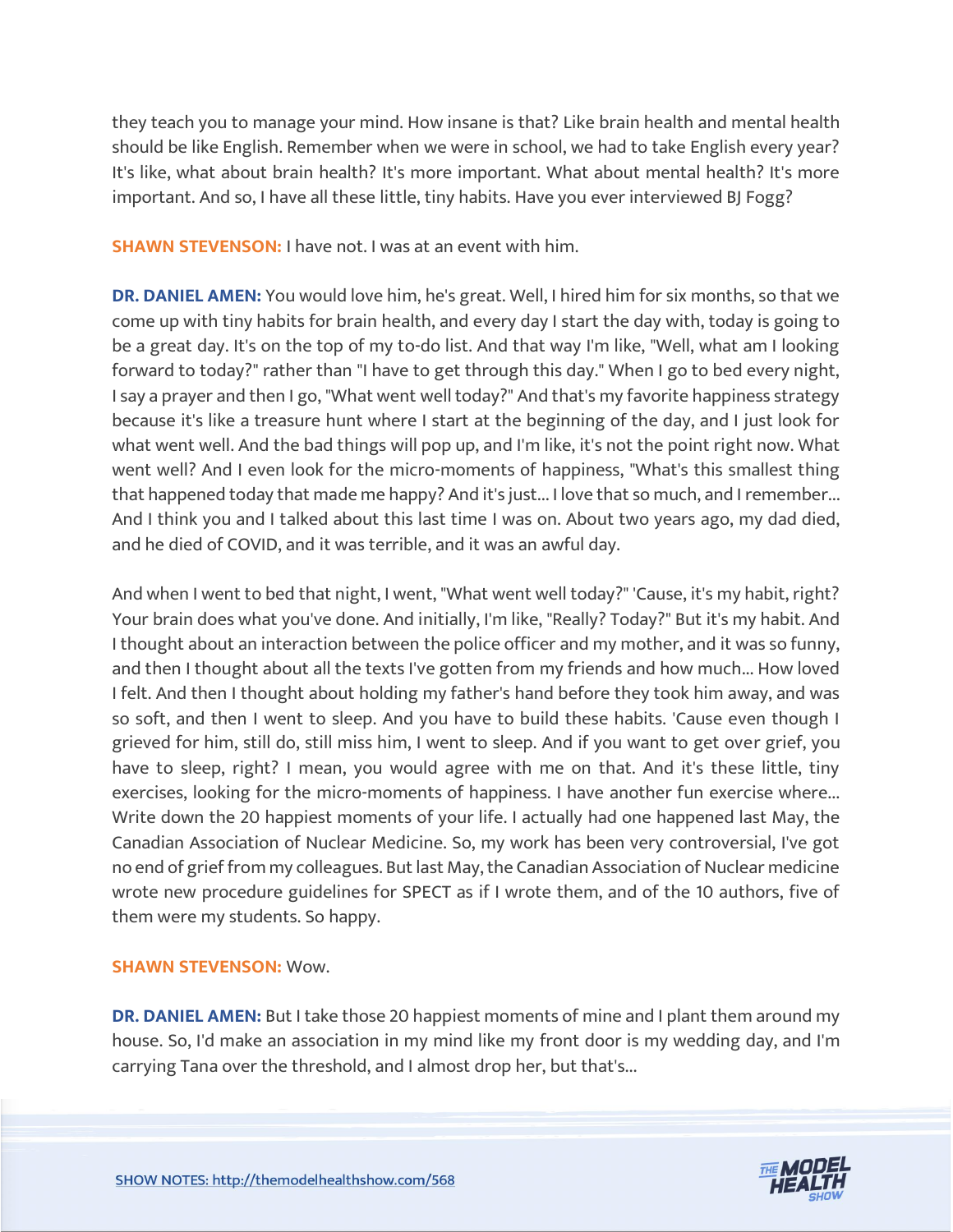Because the night before when we were practicing our wedding dance, I almost Dropped her, but it was funny and nobody got a head injury. That, every time I walked through the door, plus that reminds me how much I love her, so I'm going to notice what I like more than what I don't like. And when I go into the living room now, it's where I was... Got an award from Discover Magazine. One of my research papers was listed as the top science story, neuroscience story for 2015. That's pretty cool. And then I put the Canadian paper there as well. So, every time I see my living room, I see happiness. Whenever I go to the kitchen, my grandfather is at the stove, I'm named after him, he was my best friend when I was growing up, he was a candy maker, and we're making brain-healthy hot chocolate. So, we used to make fudge together, but I'm like, "No, I want you to live longer." It was sad when he died.

And so, wherever I go in my house, I find happiness.

**SHAWN STEVENSON:** Wow, I love this so much. So just to wrap things up, these... We're talking about real sustainable strategies for happiness, which is coming at a premium right now, but I think that all that's taken place is a big opportunity for us to do some of the things that we should have done prior to the pandemic, and it's bringing those things right into the spotlight for us, but it's getting caught up in these short-term lies of happiness, which again, it's not...

We don't want to vilify these things, but I know that you will, especially if you know what it does to the brain, but we go to, if we are feeling unhappy, alcohol to lift us up, or a particular drug or technology even, and not understanding the long-term ramifications when we keep leaning on those things. Those are the lies, and you outline that so well in the book. And then also, most importantly, you give strategies for what does real happiness looks like, what does a happy brain looks like, and here's the map to get you there. So, it's just... You're a remarkable human being and I'm so grateful that you're here right now for all of us when we need you at this time in human history. And I want everybody to run out and get a copy of the book like yesterday, "You, Happier". And literally, when I was reading this book, it came up for me several times which is like, how do you have the time to create these books? It is unbelievable. All the stuff that you have going on in your life, your family, and yet you just keep on writing these remarkable books for us that keep on just shooting to the top and reaching so many people. How do you do it?

**DR. DANIEL AMEN:** I love writing. Writing makes me happy. And I love sharing, and I'm disciplined. So...

**SHAWN STEVENSON: Yeah, there it is.** 

**DR. DANIEL AMEN:** Yeah, no, creating makes me happy.

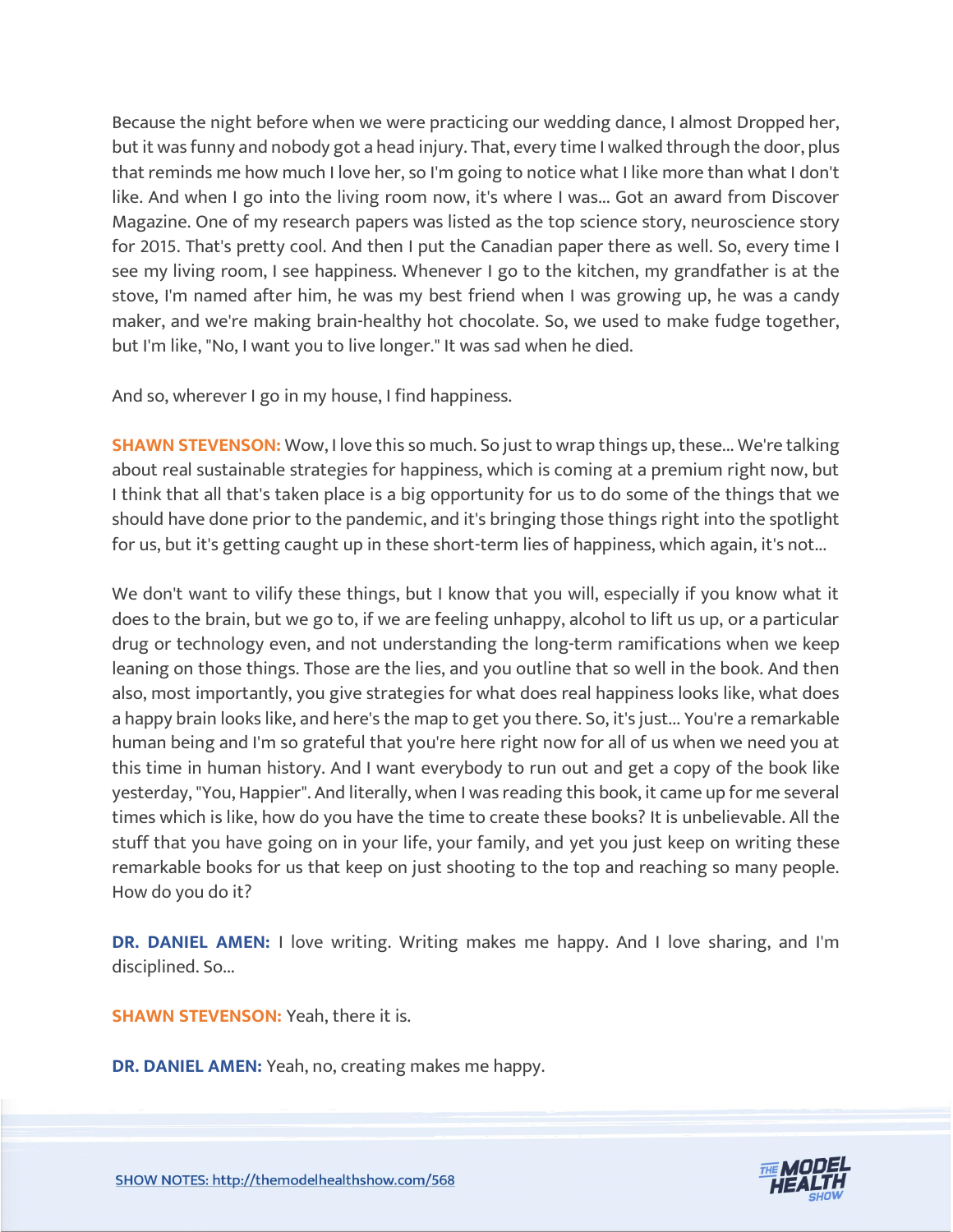**SHAWN STEVENSON:** I knew that was going to be the answer. This is why I asked you. It makes you happy.

**DR. DANIEL AMEN:** It makes me happy...

**SHAWN STEVENSON:** So, it's not even something that you got to try so hard to make a part of your life.

**DR. DANIEL AMEN:** No, it's an automatic... And I often will tell my wife, "Oh, I think this will be my last book," and she rolls her eyes.

#### **SHAWN STEVENSON:** Yeah.

**DR. DANIEL AMEN:** Yeah, no it's who I am, and I love it. It doesn't mean it's not a hard process, like creating the idea, I mean that's just pure joy. Doing the outline is fun. And then about a quarter into it, I suffer from that.

#### **SHAWN STEVENSON:** Yeah.

**DR. DANIEL AMEN:** Is it the right one? Is it the right message? Do I want to do it? And sometimes it'll change and... But now I get to talk about it, and then I get to connect with my friends.

**SHAWN STEVENSON:** It's a very special process. I told many people that writing a health book is not necessarily healthy. And it can... It's going to cost you something, but the reward is so great to follow through. And so, I want to close by mentioning this article. This was just published in The New York Times; I think it was yesterday. As of this recording, it was yesterday. The title of the article is "We Will Forget Much of The Pandemic". That's a good thing. And earlier I mentioned this that I don't think enough of us are taking the opportunity to learn these lessons. The separation has taken place with our citizens, the divisiveness, the politicization of science, the ignorance of really high-quality science, the one-size-fits-all treatment of our citizens of our children. We need to learn from this stuff, ignoring our biggest susceptibility, which is obesity, ignoring all these things. If we don't really learn from these things... I don't want us to forget. Do not forget. We need to learn from these things and do better moving forward. So, what do you believe we should all right now, this is the one-sizefits-all question, by the way, but what do you feel for the majority of us, what should we be focused on right now to learn from what we've experienced in society so that we're better moving forward?

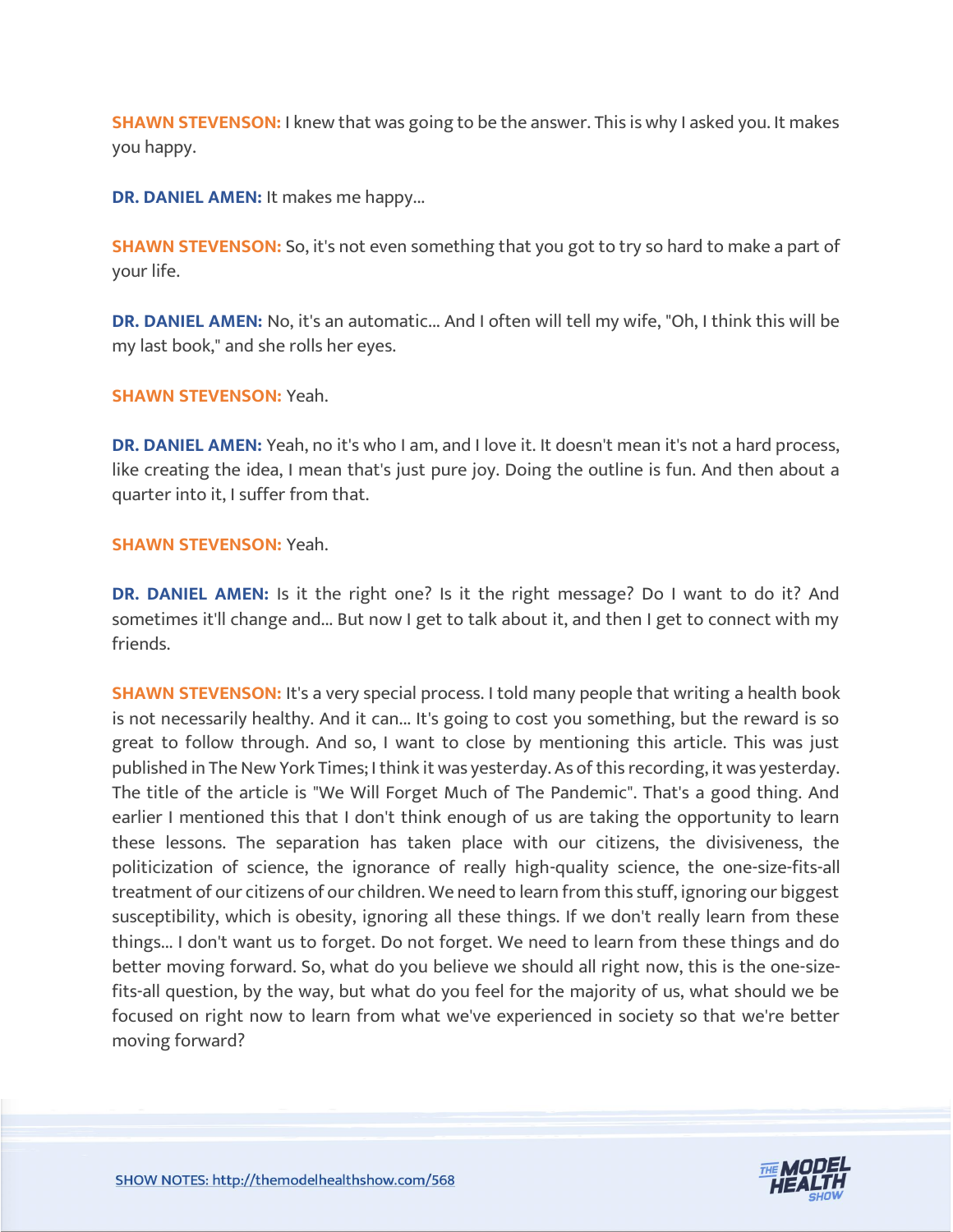**DR. DANIEL AMEN:** Well the brain has memory for a reason so that we can be better and we can know what's dangerous, that being controlled as population is bad for us, that freedom of speech is foundational to a democratic society, to our democratic society, and whenever you see someone being shamed for their position, that's bullying, and that's not okay, that you have to stand up even if they don't agree with you. Shutting down speech is wrong. And you saw that with the social media platforms. We should have just been furious with that. But let me close with happiness, which is so many good things happened out of the pandemic.

I'm a child psychiatrist. I have seen a lack of a vulnerability and bonding between parents and children because we've had two-parent working families now for three generations, and parents are tired, and they're guilty 'cause they don't spend as much time for their kids. With the pandemic, people were at home. There was historic positive levels of bonding going on in families and that will change the next generation. Why? I adopted our two nieces, and right before the pandemic, they came to live with me, and we had like two-hour dinners, and we made dinner together. We cleaned the kitchen together. We talked about abortion. We talked about the death penalty. We talked about everything under the sun, and we will be closer for a generation because of that. So, if we can look for the blessings, not just be focused on the curse of it, that will help us be happier.

**SHAWN STEVENSON:** Wonderful. Dr. Amen, can you let everybody know where they can pick up your book and also where they can follow you on TikTok?

**DR. DANIEL AMEN:** So, Dr. Amen at TikTok or @doc\_amen on Instagram. They can get the book at youhappier.com, or if they pre-order or order the book on the first week when it's out, we actually have five free gifts for them. We have a bottle of Happy Saffron. We didn't talk about supplements, but it's my favorite happiness supplement, a 30-day happiness challenge, which we studied on 30,000 people, increased their happiness by 30%, a workbook that goes with that, Tana wrote a new cookbook called You Happier, and a special event with me. So youhappier.com.

**SHAWN STEVENSON:** Awesome. Dr. Amen, you are truly one of my favorite people. You are a superhero in this field and for all of us, and I just appreciate you so much.

**DR. DANIEL AMEN:** Thank you, my friend. You're doing a lot of good in this world.

**SHAWN STEVENSON:** Thank you. I receive that. You Happier. That was Dr. Daniel Amen, everybody. Make sure to pick up a copy of You Happier. It's a really important book right now, very practical strategies and insights, and really shifting our focus more towards positive psychology. We've had an obsession in our culture in the last few decades with disease, just [focusing on problems, problems, problems, problems and not much focus on, what can we](https://themodelhealthshow.com/dr-daniel-amen/)